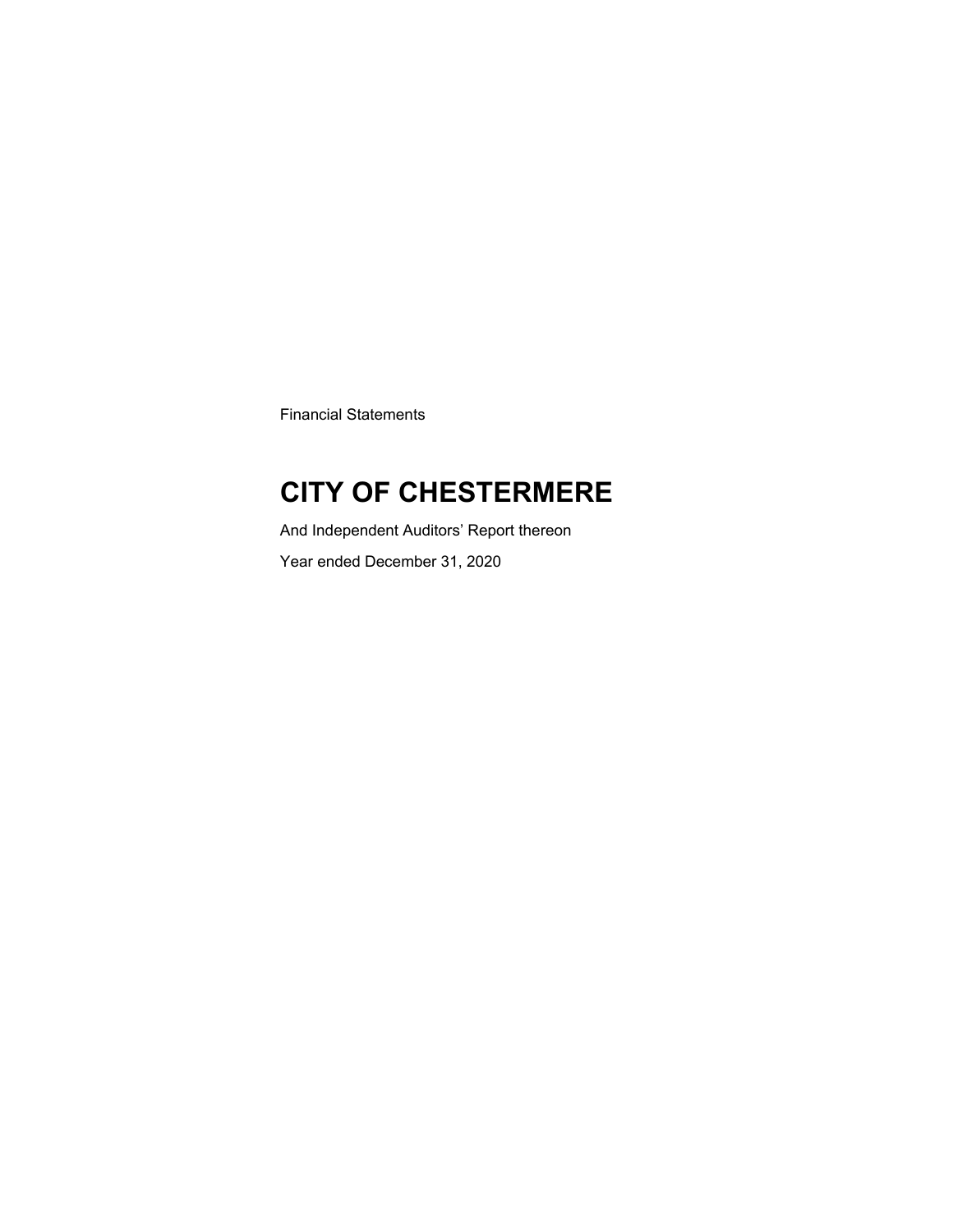

KPMG LLP 205 5th Avenue SW Suite 3100 Calgary AB T2P 4B9 Telephone (403) 691-8000 Fax (403) 691-8008 www.kpmg.ca

### **INDEPENDENT AUDITORS' REPORT**

To the Mayor and Members of Council of the City of Chestermere

### *Opinion*

We have audited the financial statements of the City of Chestermere (the "Entity"), which comprise:

- the statement of financial position as at December 31, 2020;
- the statement of operations for the year then ended;
- the statement of changes in net financial assets for the year then ended;
- the statement of cash flows for the year then ended;
- and notes to the financial statements, including a summary of significant accounting policies

(Hereinafter referred to as the "financial statements").

In our opinion, the accompanying financial statements present fairly, in all material respects, the financial position of the Entity as at December 31, 2020, and its results of operations, its changes in net financial assets and its cash flows for the year then ended in accordance with Canadian public sector accounting standards.

### *Basis for Opinion*

We conducted our audit in accordance with Canadian generally accepted auditing standards. Our responsibilities under those standards are further described in the **'**'Auditors' Responsibilities for the Audit of the Financial Statements'' section of our auditors' report.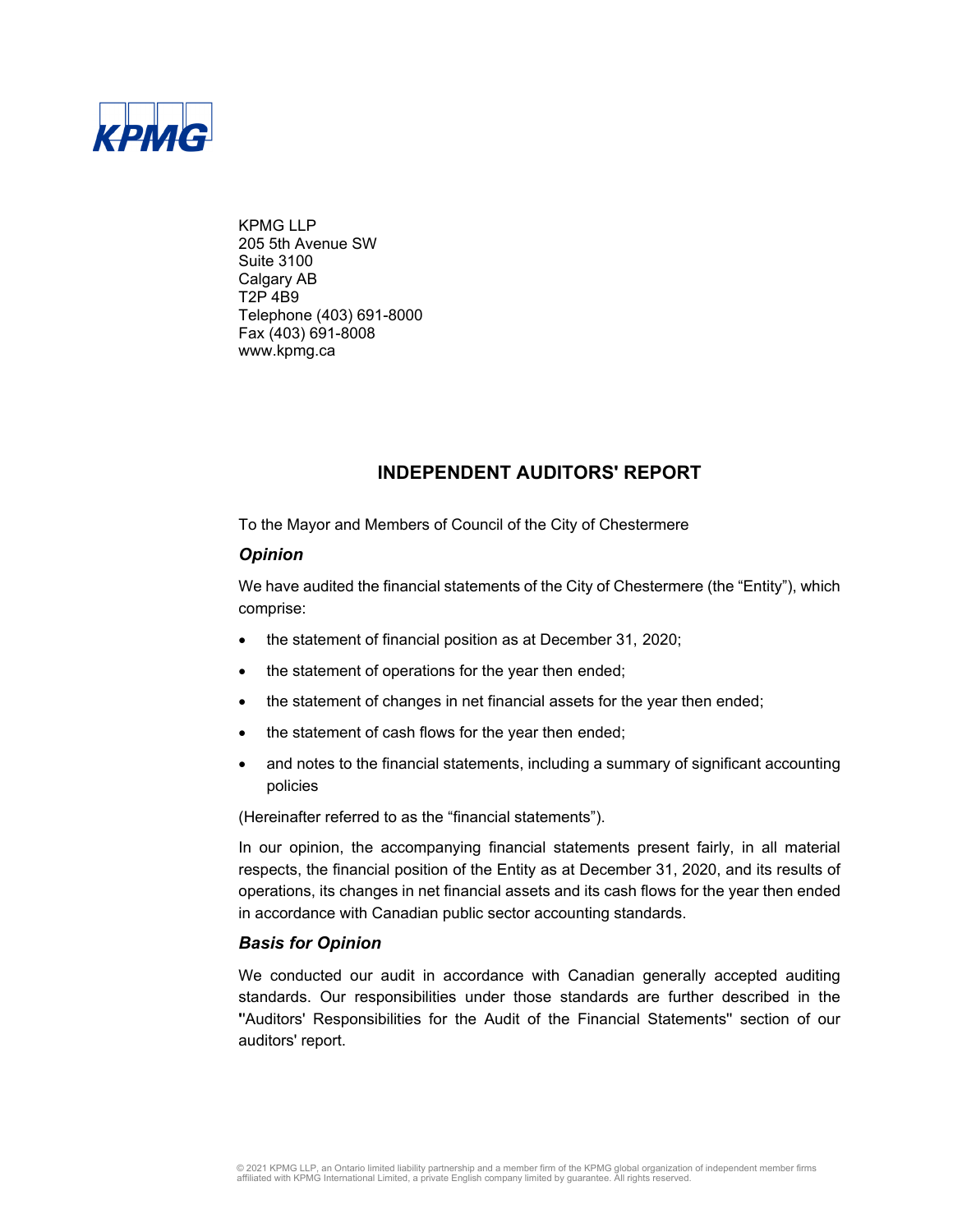

We are independent of the Entity in accordance with the ethical requirements that are relevant to our audit of the financial statements in Canada and we have fulfilled our other responsibilities in accordance with these requirements.

We believe that the audit evidence we have obtained is sufficient and appropriate to provide a basis for our opinion.

### *Responsibilities of Management and Those Charged with Governance for the Financial Statements*

Management is responsible for the preparation and fair presentation of these financial statements in accordance with Canadian public sector accounting standards, and for such internal control as management determines is necessary to enable the preparation of financial statements that are free from material misstatement, whether due to fraud or error.

In preparing the financial statements, management is responsible for assessing the Entity's ability to continue as a going concern, disclosing, as applicable, matters related to going concern and using the going concern basis of accounting unless management either intends to liquidate the Entity or to cease operations, or has no realistic alternative but to do so.

Those charged with governance are responsible for overseeing the Entity's financial reporting process.

### *Auditors' Responsibilities for the Audit of the Financial Statements*

Our objectives are to obtain reasonable assurance about whether the financial statements as a whole are free from material misstatement, whether due to fraud or error, and to issue an auditors' report that includes our opinion.

Reasonable assurance is a high level of assurance, but is not a guarantee that an audit conducted in accordance with Canadian generally accepted auditing standards will always detect a material misstatement when it exists.

Misstatements can arise from fraud or error and are considered material if, individually or in the aggregate, they could reasonably be expected to influence the economic decisions of users taken on the basis of the financial statements.

As part of an audit in accordance with Canadian generally accepted auditing standards, we exercise professional judgment and maintain professional skepticism throughout the audit.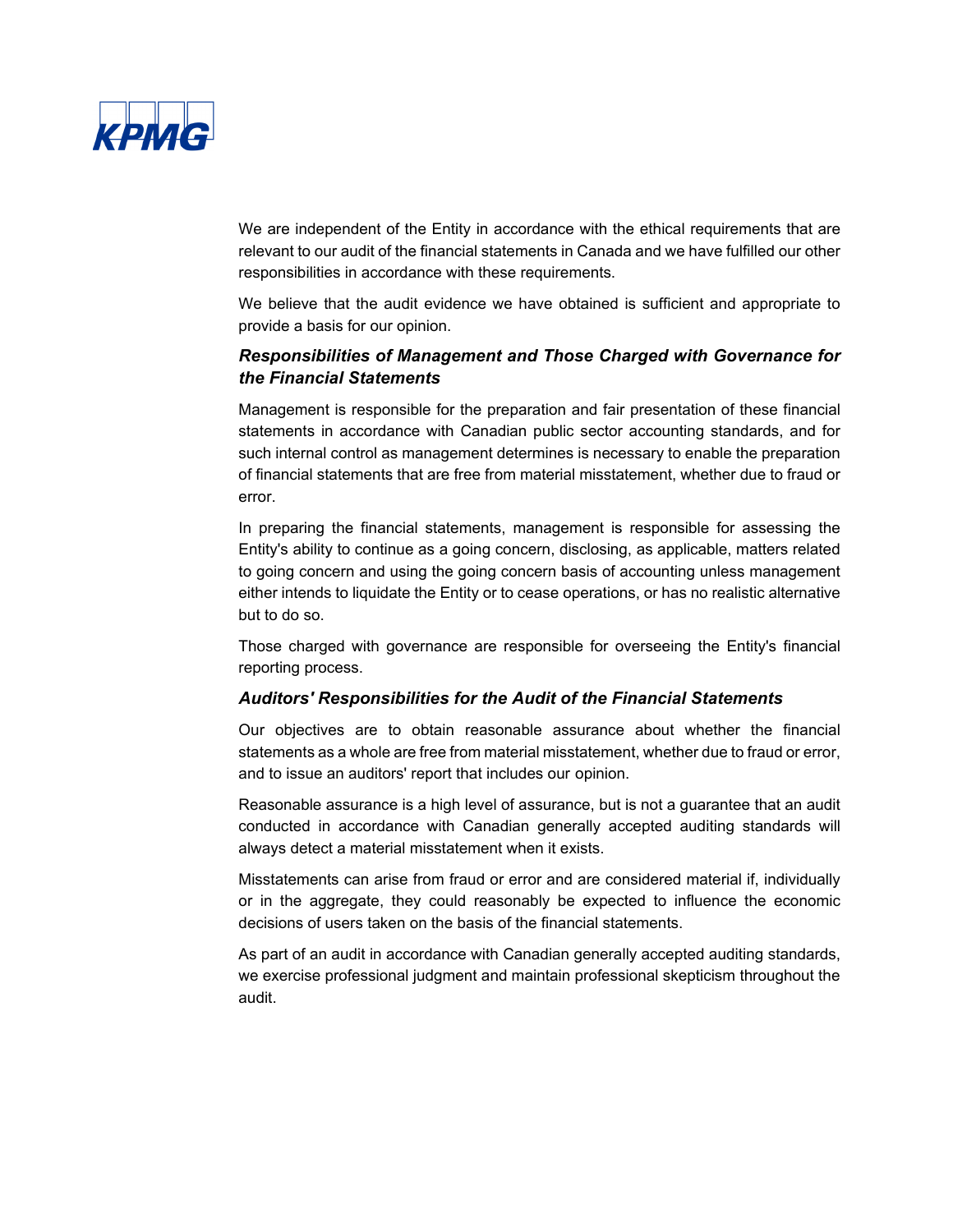

We also:

 Identify and assess the risks of material misstatement of the financial statements, whether due to fraud or error, design and perform audit procedures responsive to those risks, and obtain audit evidence that is sufficient and appropriate to provide a basis for our opinion.

The risk of not detecting a material misstatement resulting from fraud is higher than for one resulting from error, as fraud may involve collusion, forgery, intentional omissions, misrepresentations, or the override of internal control.

- Obtain an understanding of internal control relevant to the audit in order to design audit procedures that are appropriate in the circumstances, but not for the purpose of expressing an opinion on the effectiveness of the Entity's internal control.
- Evaluate the appropriateness of accounting policies used and the reasonableness of accounting estimates and related disclosures made by management.
- Conclude on the appropriateness of management's use of the going concern basis of accounting and, based on the audit evidence obtained, whether a material uncertainty exists related to events or conditions that may cast significant doubt on the Entity's ability to continue as a going concern. If we conclude that a material uncertainty exists, we are required to draw attention in our auditors' report to the related disclosures in the financial statements or, if such disclosures are inadequate, to modify our opinion. Our conclusions are based on the audit evidence obtained up to the date of our auditors' report. However, future events or conditions may cause the Entity's to cease to continue as a going concern.
- Evaluate the overall presentation, structure and content of the financial statements, including the disclosures, and whether the financial statements represent the underlying transactions and events in a manner that achieves fair presentation.
- Communicate with those charged with governance regarding, among other matters, the planned scope and timing of the audit and significant audit findings, including any significant deficiencies in internal control that we identify during our audit.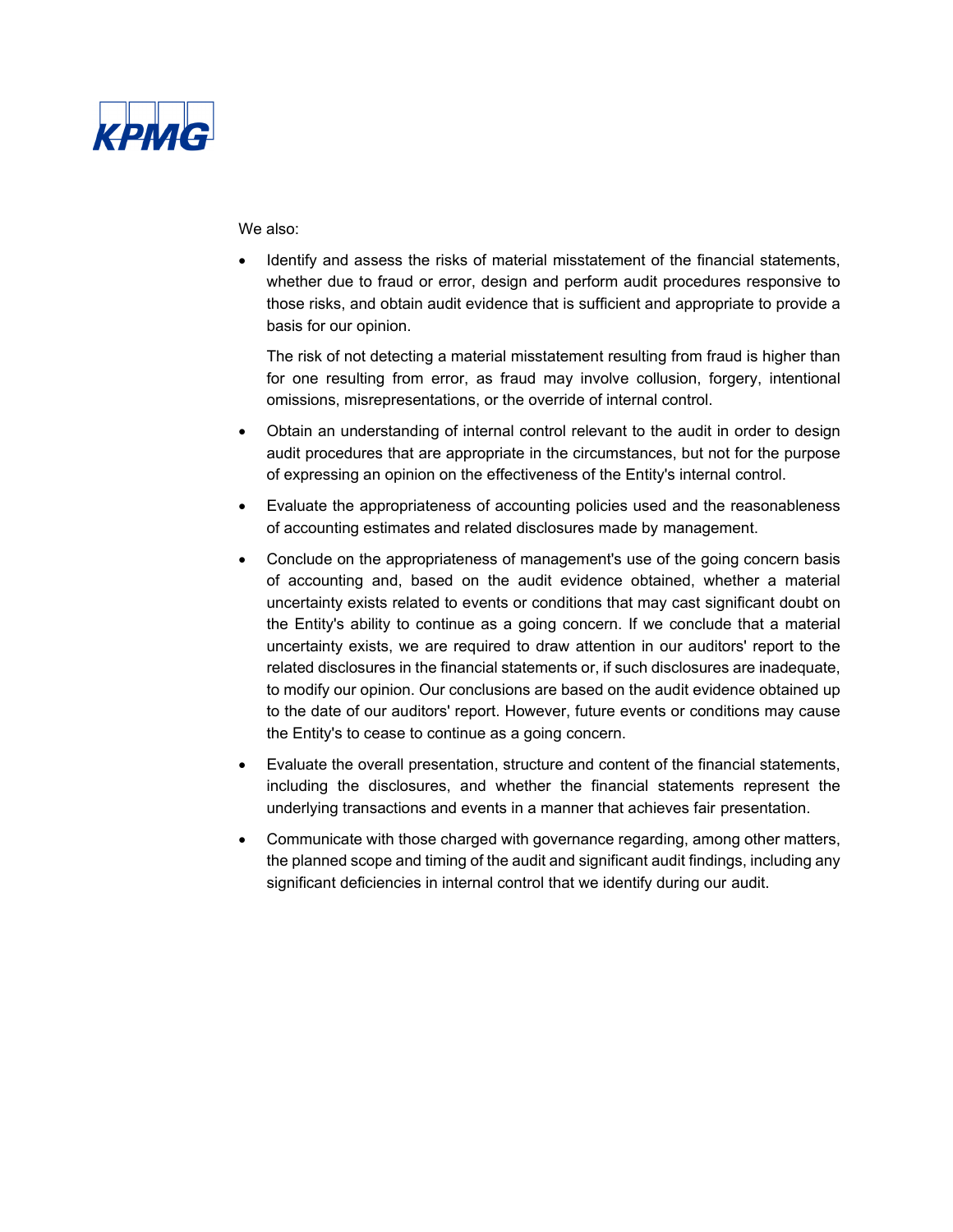

 Obtain sufficient appropriate audit evidence regarding the financial information of the entities or business activities within the group Entity to express an opinion on the financial statements. We are responsible for the direction, supervision and performance of the group audit. We remain solely responsible for our audit opinion.

KPMGLIP

Chartered Professional Accountants

Calgary, Canada April 30, 2021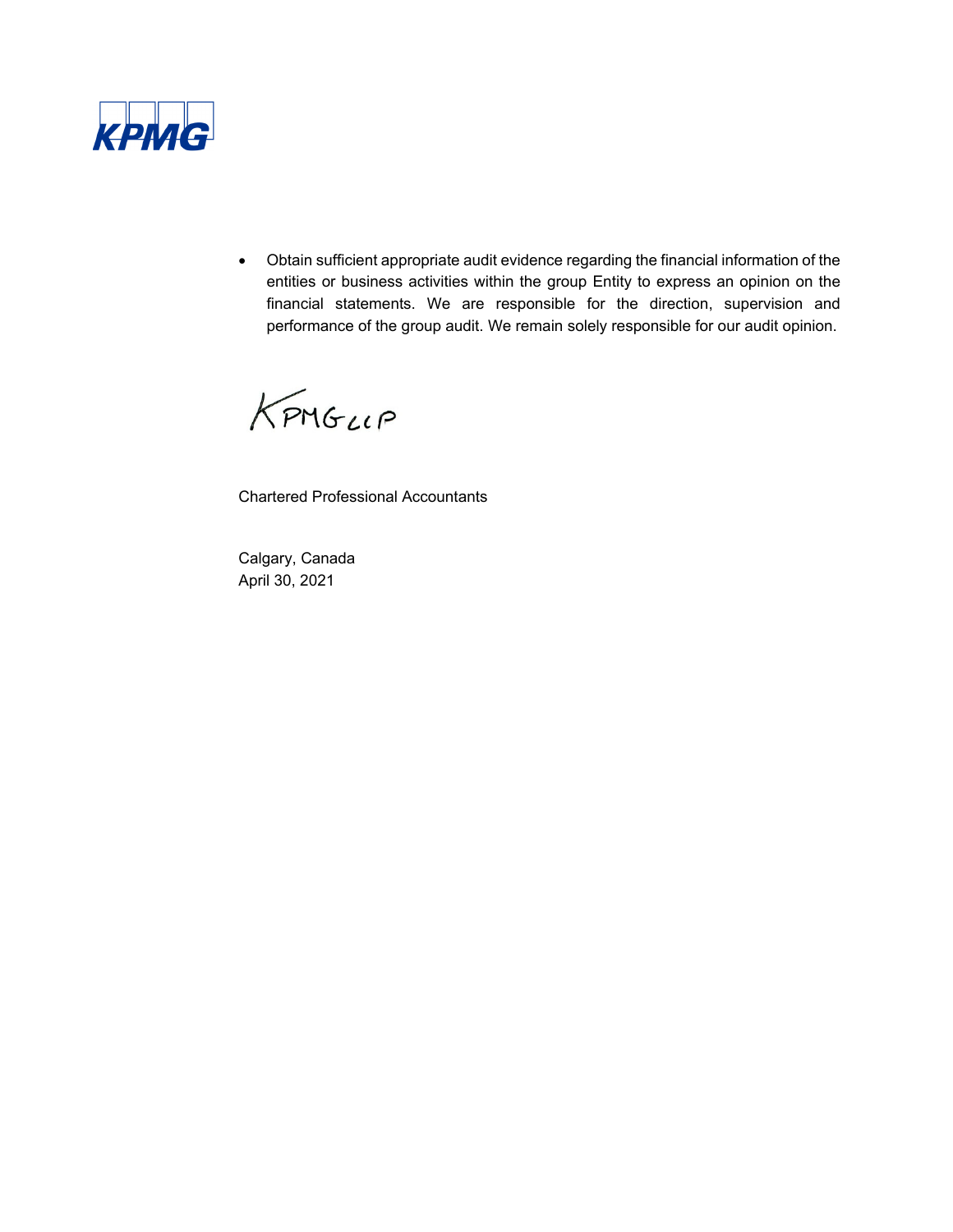Statement of Financial Position

### December 31, 2020, with comparative figures for 2019

|                                                        | 2020              | 2019            |
|--------------------------------------------------------|-------------------|-----------------|
| <b>Financial Assets</b>                                |                   |                 |
| Cash (note 2)                                          | \$<br>4,938,989   | \$<br>6,672,527 |
| Taxes and grants in place of taxes receivable (note 3) | 2,247,868         | 1,415,738       |
| Trade accounts receivable (note 4)                     | 5,686,889         | 8,819,408       |
| Property tax under-levy                                | 13,412            | 124,468         |
| Goods and services tax receivable                      | 105,247           | 154,972         |
| Land held for resale                                   | 10,430,838        | 10,313,028      |
| Agreements receivable (notes 5, 26)                    | 2,404,153         | 2,522,371       |
| Investments (note 6)                                   | 40,149,180        | 30,154,180      |
| Investment in government business enterprise (note 7)  | 61,798,097        | 64,262,178      |
|                                                        | 127,774,673       | 124,438,870     |
| Liabilities                                            |                   |                 |
| Accounts payable and accrued liabilities (note 8)      | 4,316,667         | 5,414,865       |
| Due to 1538974 AB Ltd. (notes 9 and 26)                | 7,245,779         | 853,100         |
| Deposit liabilities                                    | 4,528,805         | 2,961,799       |
| Deferred revenue (note 10)                             | 17,339,842        | 16,087,894      |
| Obligations under capital lease                        | 335,136           | 464,945         |
| Long-term debt (note 11)                               | 13,095,007        | 17,496,568      |
|                                                        | 46,861,236        | 43,279,171      |
| Net financial assets                                   | 80,913,437        | 81,159,699      |
| <b>Non-Financial Assets</b>                            |                   |                 |
| Tangible capital assets (Schedule 2)                   | 109,454,580       | 120,784,560     |
| Prepaid development credits (note 13)                  | 4,568,673         |                 |
| Inventory held for use                                 | 238,657           | 331,954         |
| Prepaid expenses                                       | 171,875           | 139,648         |
| Other assets                                           | 9,951             | 11,400          |
|                                                        | 114,443,736       | 121,267,562     |
| Commitments (note 23)<br>Contingencies (note 24)       |                   |                 |
| Accumulated surplus (note 15) (Schedule 1)             | \$<br>195,357,173 | \$202,427,261   |

See accompanying notes to financial statements.

Approved on behalf of the Council:

ACCORE Mayor

1 Councillor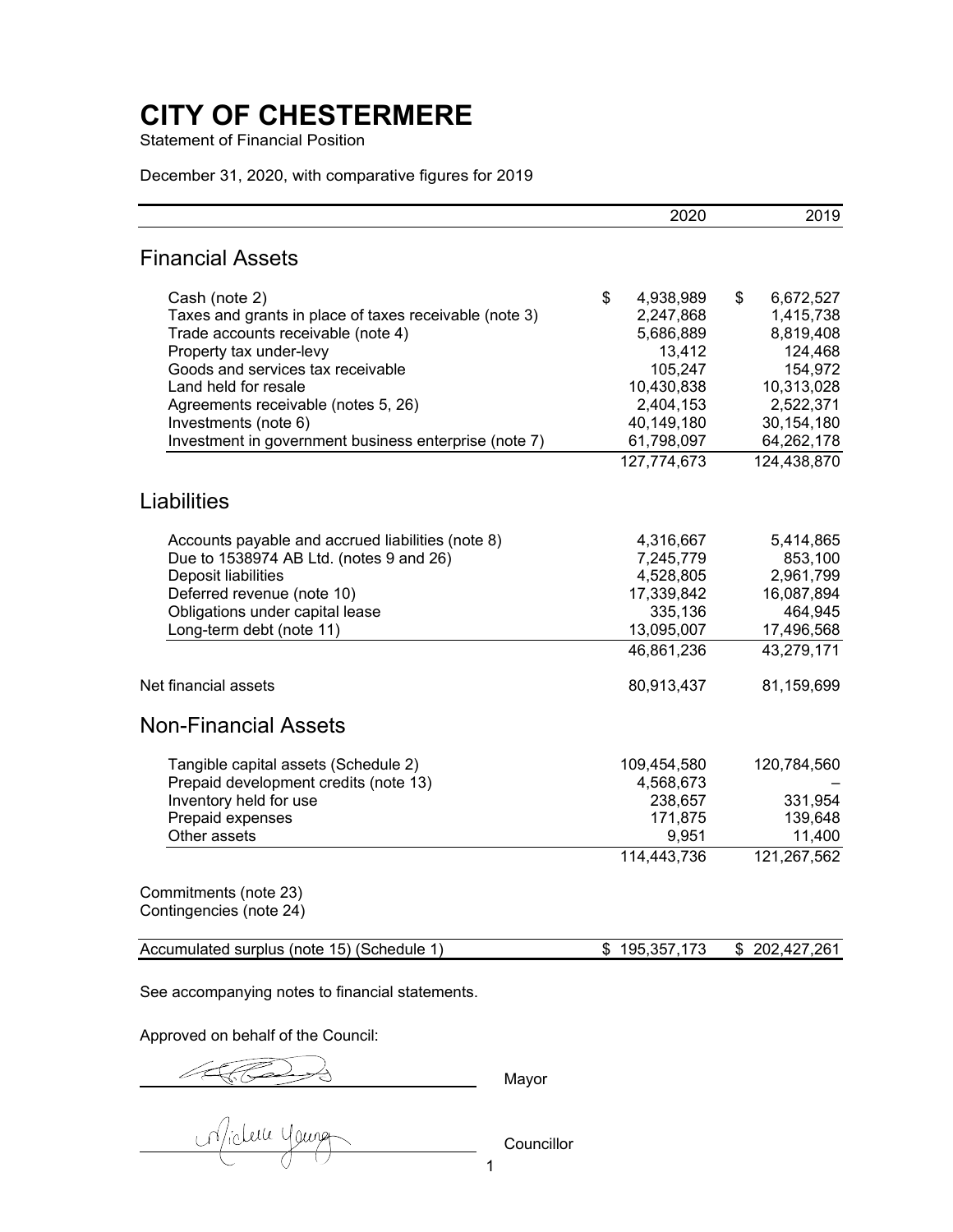Statement of Operations

Year ended December 31, 2020, with comparative figures for 2019

|                                                  | <b>Budget</b>    | 2020             | 2019             |
|--------------------------------------------------|------------------|------------------|------------------|
| Revenue:                                         |                  |                  |                  |
| Net municipal property taxes (note 18)           | \$<br>19,885,632 | \$<br>19,548,781 | \$<br>19,679,142 |
| Sale of goods and user charges (note 26)         | 6,745,780        | 6,002,081        | 5,548,811        |
| Penalties and costs on taxes                     | 333,861          | 248,824          | 323,516          |
| Licenses and permits                             | 1,095,175        | 1,473,634        | 1,022,694        |
| Investment income                                | 78,000           | 829,435          | 934,088          |
| Government transfers for operating (note 19)     | 1,853,510        | 2,823,722        | 1,854,214        |
|                                                  | 29,991,958       | 30,926,477       | 29,362,465       |
| Expenses (note 20) (Schedule 3a):                |                  |                  |                  |
| Legislative                                      | 474,564          | 430,609          | 519,568          |
| Administration                                   | 5,789,375        | 5,752,156        | 5,313,702        |
| Protective services                              | 8,682,698        | 8,035,821        | 8,138,919        |
| Road, streets, walks and lighting                | 9,769,926        | 9,487,175        | 8,796,729        |
| <b>Environmental services</b>                    | 1,307,146        | 1,423,901        | 577,150          |
| Family and community support                     | 1,956,004        | 1,627,714        | 1,975,001        |
| Planning and development                         | 3,695,453        | 3,284,515        | 3,114,982        |
| Parks and recreation                             | 3,679,918        | 3,351,636        | 3,617,951        |
| Culture                                          | 711,829          | 609,463          | 691,712          |
| Loss on disposal of tangible capital assets      |                  | (3,076)          |                  |
|                                                  | 36,066,913       | 33,999,914       | 32,745,714       |
| Operating annual deficit                         | (6,074,955)      | (3,073,437)      | (3,383,249)      |
| Other:                                           |                  |                  |                  |
| Government transfers for capital (note 19)       | 6,108,000        | 1,339,766        | 5,871,241        |
| Developer levies                                 |                  | 1,766,766        | 4,715,142        |
| Contributed tangible capital assets              |                  | 1,787,780        | 887,207          |
| Contribution of tangible capital assets to       |                  |                  |                  |
| related party (note 26)                          | -                | (6,426,881)      | (1,589,100)      |
| Subsidiary operations (note 25)                  |                  | (2,464,082)      | (2,506,380)      |
| Annual surplus (deficit)                         | 33,045           | (7,070,088)      | 3,994,861        |
| Accumulated surplus, beginning of year (note 15) | 202,495,837      | 202,427,261      | 198,432,400      |
| Accumulated surplus, end of year (note 15)       | \$202,528,882    | \$195,357,173    | \$202,427,261    |

See accompany notes to financial statements.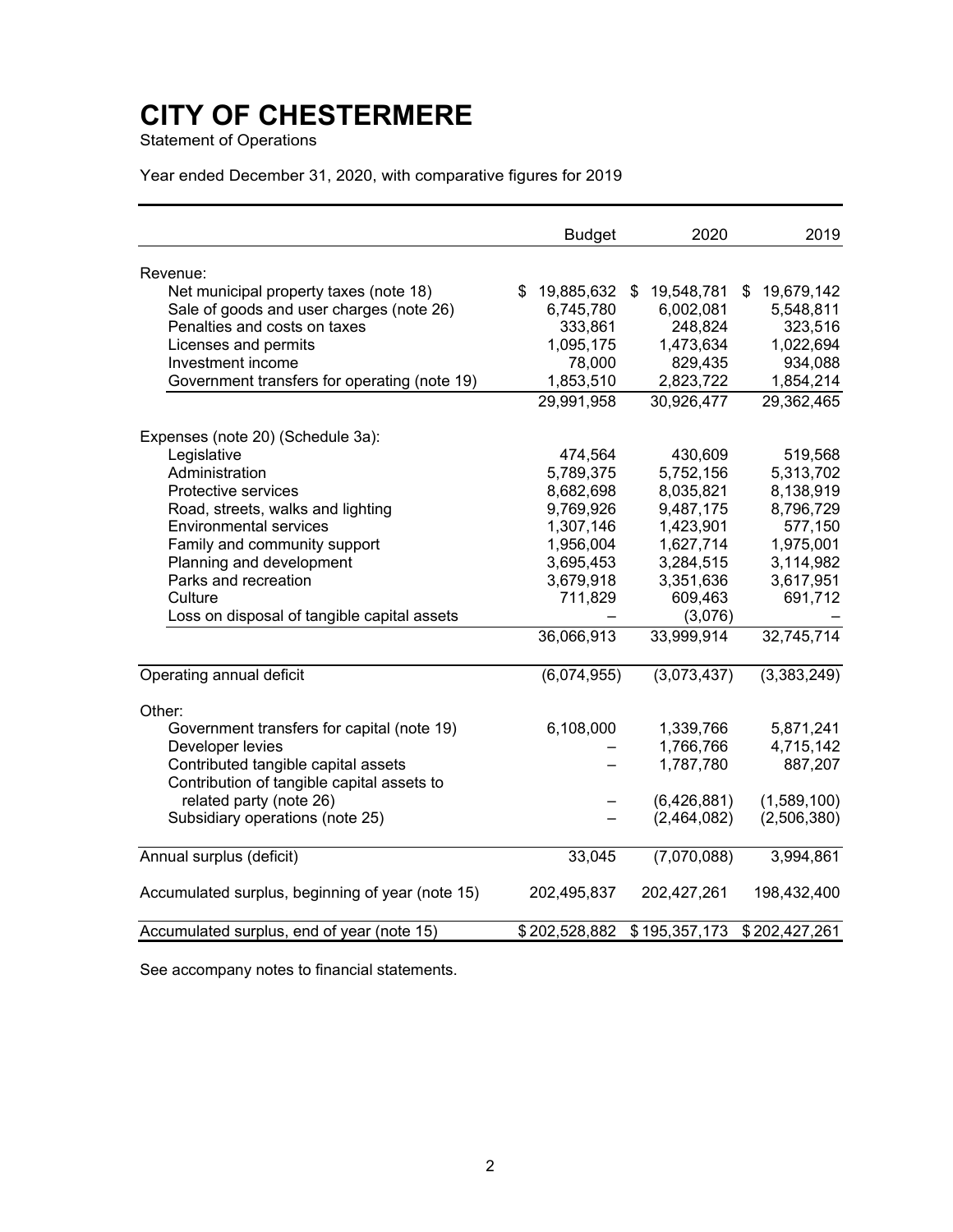Statement of Changes in Net Financial Assets

### Year ended December 31, 2020, with comparative figures for 2019

|                                                                                   | <b>Budget</b>     | 2020             | 2019                         |
|-----------------------------------------------------------------------------------|-------------------|------------------|------------------------------|
|                                                                                   |                   |                  |                              |
| Annual surplus (deficit)                                                          | \$<br>$33,045$ \$ | $(7,070,088)$ \$ | 3,994,861                    |
| Acquisition of tangible capital assets                                            | (13,709,500)      |                  | $(1,684,741)$ $(13,493,738)$ |
| Contributed tangible capital assets<br>Contribution of tangible capital assets to |                   | (1,787,780)      | (887, 207)                   |
| related party (note 26)                                                           |                   | 6,426,881        | 1,589,100                    |
| Amortization of tangible capital assets                                           | 8,266,412         | 8,299,820        | 7,102,839                    |
| Proceeds on disposal of tangible capital assets                                   |                   | 78,876           |                              |
| Loss on disposal of tangible capital assets                                       |                   | (3,076)          |                              |
|                                                                                   | (5,443,088)       | 11,329,980       | (5,689,006)                  |
| Increase in prepaid development credits                                           |                   | (4,568,673)      |                              |
| Increase in supplies inventory                                                    |                   | 93,297           | (331, 954)                   |
| Increase in prepaid expenses                                                      |                   | (32, 227)        | (25, 619)                    |
| Decrease in other assets                                                          |                   | 1,449            | 1,550                        |
|                                                                                   |                   | (4,506,154)      | (356, 023)                   |
| Decrease in net financial assets                                                  | (5,410,043)       | (246, 262)       | (2,050,168)                  |
| Net financial assets, beginning of year                                           | 81,159,699        | 81,159,699       | 83,209,867                   |
| Net financial assets, end of year                                                 | \$.<br>75,749,656 | \$<br>80,913,437 | \$81,159,699                 |

See accompanying notes to financial statements.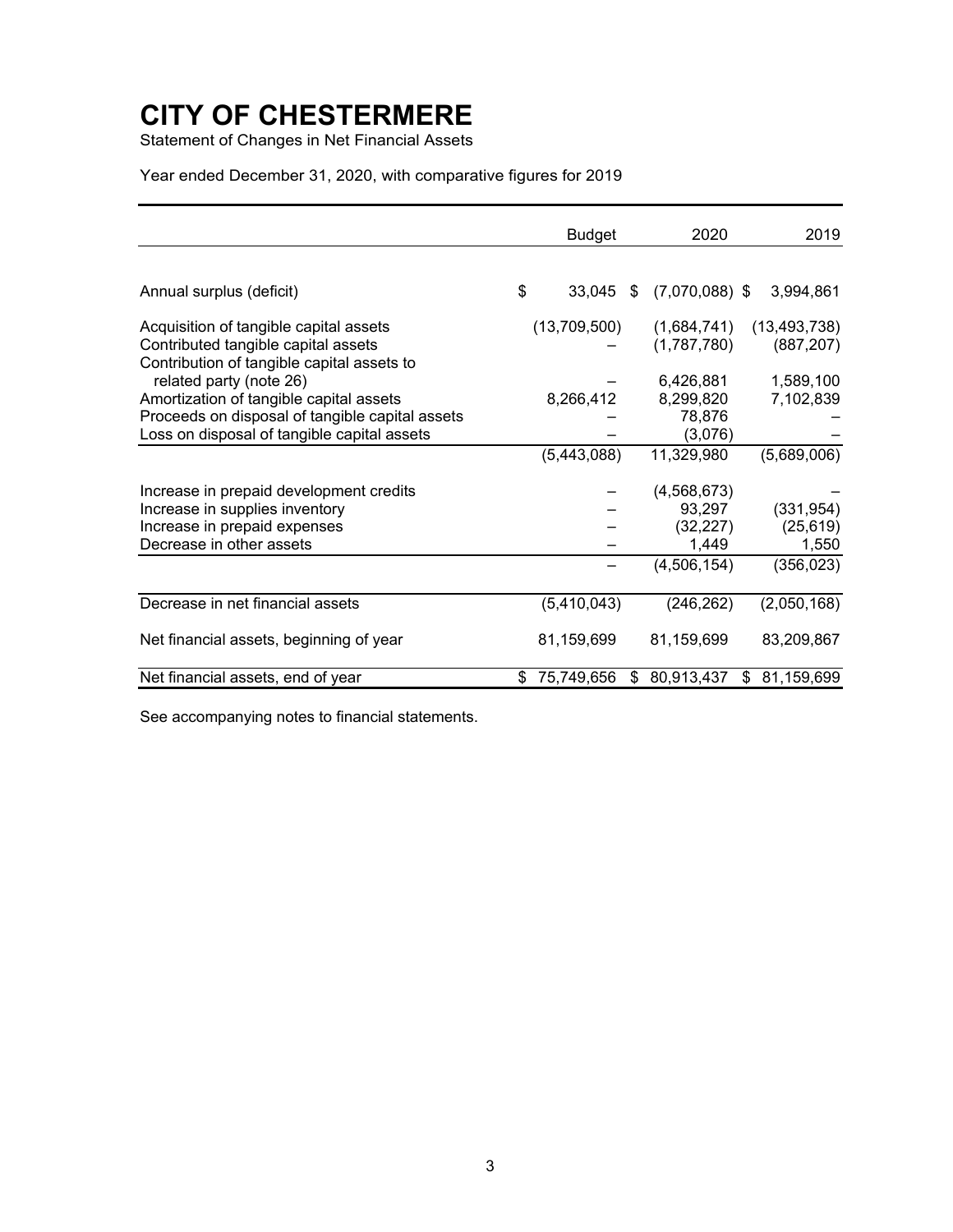Statement of Cash Flows

Year ended December 31, 2020, with comparative figures for 2019

|                                                                                                 | 2020              | 2019                |
|-------------------------------------------------------------------------------------------------|-------------------|---------------------|
| Cash provided by (used in):                                                                     |                   |                     |
| Operating activities:                                                                           |                   |                     |
| Excess (deficit) of revenue over expenses                                                       | \$(7,070,088)     | \$3,994,861         |
| Non-cash items included in excess of revenue over expenses:                                     |                   |                     |
| Amortization of tangible capital assets (Schedules 1 and 2)                                     | 8,299,820         | 7,102,839           |
| Loss on disposal of tangible capital assets                                                     | (3,076)           |                     |
| Contributed tangible capital assets (Schedule 1)                                                | (1,787,780)       | (887, 207)          |
| Contribution of tangible capital assets to related party                                        |                   |                     |
| (note 26)                                                                                       | 6,426,881         | 1,589,100           |
| Changes in non-cash working capital:                                                            |                   |                     |
| (Increase) decrease in taxes and grants in place                                                |                   |                     |
| of taxes receivable                                                                             | (832, 130)        | 389,375             |
| Decrease (increase) in trade accounts receivable                                                | 3,132,519         | (5,264,380)         |
| Decrease (increase) in property tax under-levy<br>Decrease in goods and services tax receivable | 111,056<br>49,725 | (160, 442)<br>6,617 |
| Increase in land held for resale                                                                | (117, 810)        | (374, 971)          |
| Increase in prepaid development credits                                                         | (4,568,673)       |                     |
| Decrease (increase) in inventory for consumption                                                | 93,297            | (331, 954)          |
| Increase in prepaid expenses                                                                    | (32, 227)         | (25, 619)           |
| Decrease in other assets                                                                        | 1,449             | 1,550               |
| (Decrease) increase in accounts payable and accrued liabilities (1,098,198)                     |                   | 710,644             |
| Increase in deposit liabilities                                                                 | 1,567,006         | 574,009             |
| Increase (decrease) in deferred revenue                                                         | 1,251,948         | (1,268,762)         |
|                                                                                                 | 5,423,719         | 6,055,660           |
| Capital activities:                                                                             |                   |                     |
| Acquisition of tangible capital assets                                                          | (1,684,741)       | (13, 493, 738)      |
| Proceeds on disposal of tangible capital assets                                                 | 78,875            |                     |
|                                                                                                 | (1,605,866)       | (13, 493, 738)      |
| Investing activities:                                                                           |                   |                     |
| (Increase) decrease in investments                                                              | (9,995,000)       | 6,794,683           |
| Decrease in investments in government business enterprise                                       | 2,464,081         | 2,506,380           |
|                                                                                                 | (7,530,919)       | 9,301,063           |
| Financing activities:                                                                           |                   |                     |
| Increase in Due to 1538974 AB Ltd.                                                              | 6,392,679         | 232,634             |
| Decrease in agreements receivable (note 5)                                                      | 118,218           | 114,464             |
| Long-term debt issued                                                                           |                   | 4,428,092           |
| Long-term debt and capital leases repaid                                                        | (4,531,370)       | (2, 108, 301)       |
|                                                                                                 | 1,979,527         | 2,666,889           |
| (Decrease) increase in cash during the year                                                     | (1,733,539)       | 4,529,874           |
| Cash, beginning of year                                                                         | 6,672,527         | 2,142,653           |
| Cash, end of year                                                                               | \$4,938,988       | \$6,672,527         |

See accompanying notes to financial statements.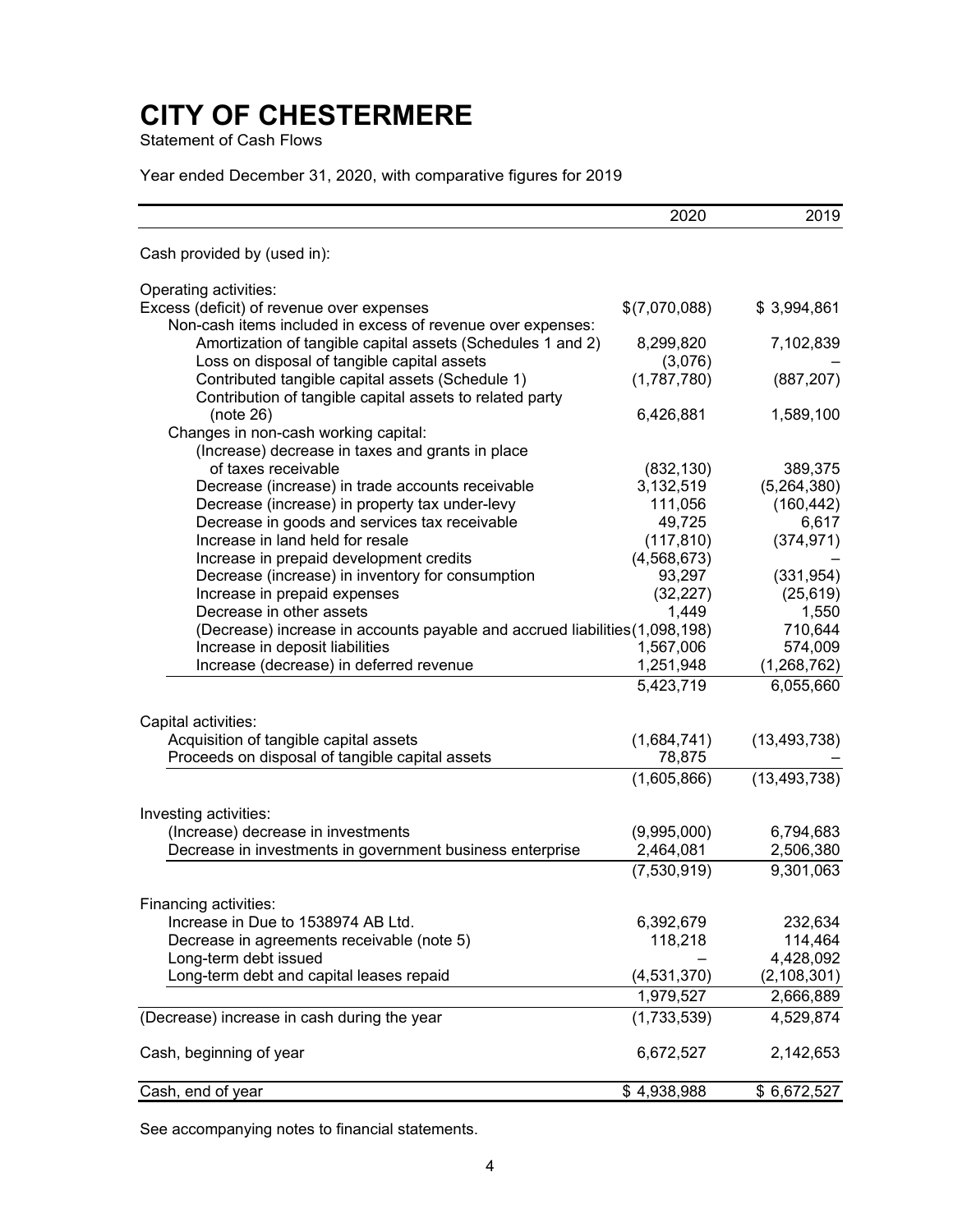Notes to Financial Statements

Year ended December 31, 2020, with comparative figures for 2019

#### **1. Significant accounting policies:**

The City of Chestermere (the "City") is a municipality in the Province of Alberta. The financial statements are the representations of management prepared in accordance with Canadian public sector accounting standards established by the Public Sector Accounting Board of CPA Canada. Significant accounting policies adopted by the City are as follows:

(a) Reporting entity:

The financial statements reflect the assets, liabilities, revenue and expenditures, changes in net financial assets and change in financial position of the reporting entity. This entity is comprised of the municipal operations plus all the organizations that are owned or controlled by the City and are, therefore, accountable to the City Council for the administration of their financial resources.

1538974 Alberta Limited, a subsidiary corporation controlled by the City of Chestermere, is accounted for on a modified equity basis, consistent with the Canadian generally accepted accounting treatment for government business enterprises. Under the modified equity basis, the business enterprise is not consolidated, its accounting policies are not adjusted to conform with those of the City, and inter-organizational transactions and balances are not eliminated.

Taxes levied (note 18) include operating requisitions for educational and other external organizations that are not controlled by the City Council.

The financial statements exclude trust assets that are administered for the benefit of external parties. Interdepartmental and organizational transactions and balances are eliminated.

(b) Basis of accounting:

The financial statements are prepared using the accrual basis of accounting. The accrual basis of accounting records revenue as it is earned and measurable. Expenses are recognized as they are incurred and measurable based upon receipt of goods or services and/or the legal obligation to pay.

Funds from external parties and earnings thereon restricted by agreement or legislation are accounted for as deferred revenue until used for the purpose specified.

Government transfers, contributions and other amounts are received from third parties pursuant to legislation, regulation or agreement and may only be used for certain programs in the completion of specific work, or for the purchase of tangible capital assets. In addition, certain user charges and fees are collected for which the related services have yet to be performed. Revenue is recognized in the period when the related expenses are incurred, services performed or the tangible capital assets are acquired.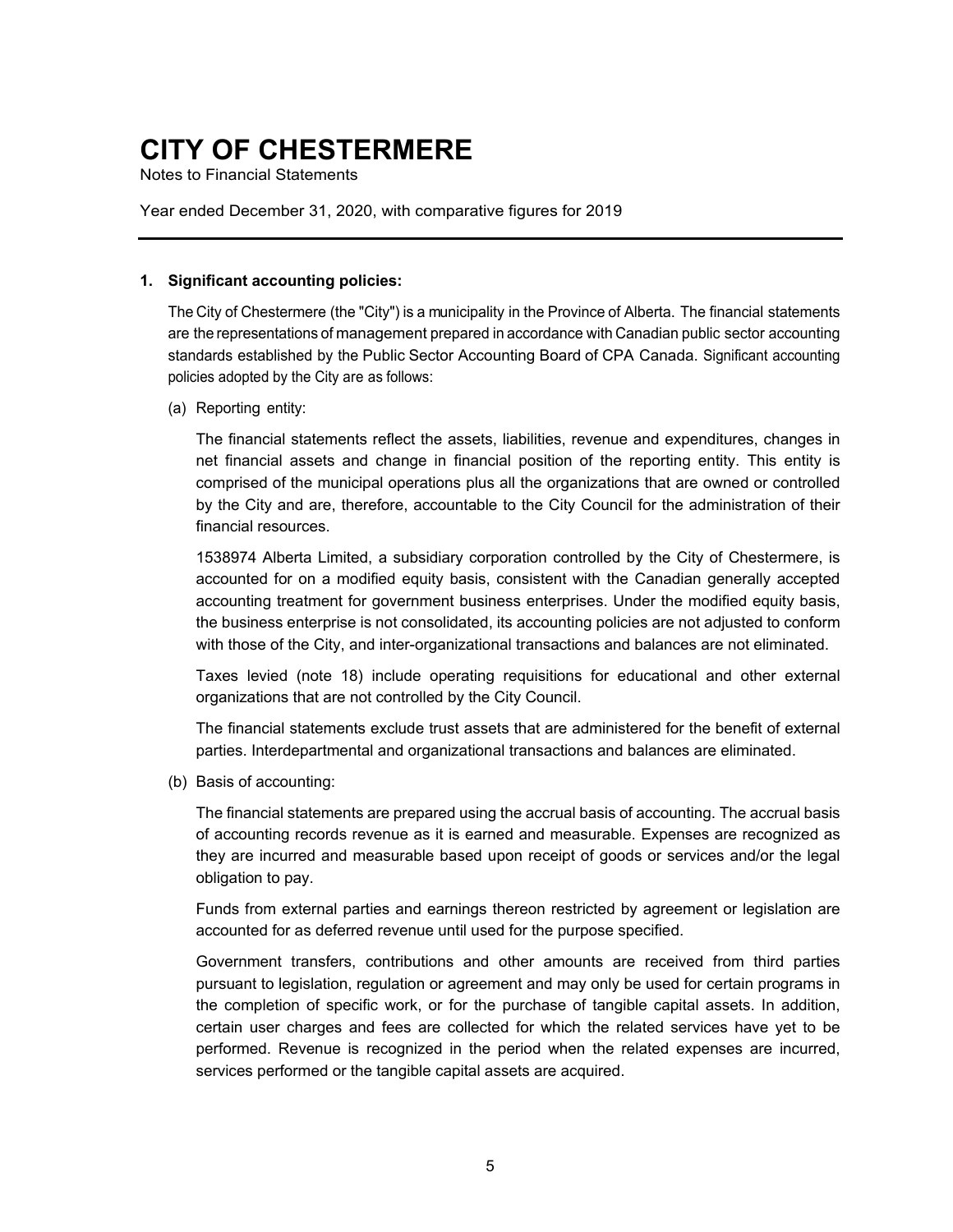Notes to Financial Statements

Year ended December 31, 2020, with comparative figures for 2019

#### **1. Significant accounting policies (continued):**

(c) Use of estimates:

The preparation of financial statements in conformity with Canadian public sector accounting standards requires management to make estimates and assumptions that affect the reported amount of assets and liabilities and disclosure of contingent assets and liabilities at the date of the financial statements, and the reported amounts of revenues and expenses during the period. Where measurement uncertainty exists, the financial statements have been prepared within reasonable limits of materiality. Actual results could differ from those estimates. The useful lives and related amortization of tangible capital assets represent an area where management makes significant estimates and assumptions in determining the amounts to be recorded in the financial statements.

In January 2020, the World Health Organization declared the Novel Coronavirus (COVID-19) outbreak a global health emergency and on March 11, 2020, it was declared a global pandemic. This has resulted in governments worldwide, including the Canadian and Alberta governments, enacting emergency measures to combat the spread of the virus. These measures, which include the implementation of travel bans, self-imposed quarantine periods, closures of nonessential businesses, and physical distancing, have caused material disruption to businesses worldwide, resulting in an economic slowdown.

While the disruption caused by COVID-19 is currently expected to be temporary, there is considerable uncertainty around its duration. The COVID-19 pandemic presents uncertainty over future cash flows, may cause significant changes to the City's assets or liabilities and may have a significant impact on its future operations. During the year ended December 31, 2020, the COVID-19 pandemic has resulted in the delay of some capital projects and reduction in enforcement revenues. Other notable impacts include deferred filling of staffing vacancies, increased staff absences due to isolation and/or illness and mental wellness gaps. Any related financial impact of COVID-19 on future periods cannot be reasonably estimated at this time.

As at the reporting date, the City has determined that COVID-19 has had no significant impact on its accounting policies, contracts or lease agreements, the assessment of provisions and contingent labilities, or the timing of revenue recognition, except for the implementation of the tax and utility deferral programs. The City continues to manage liquidity risk by forecasting and assessing cash flow requirements on an ongoing basis. As at December 31, 2020, the City continues to meet its contractual obligations within normal payment terms and the City exposure to credit risk remains largely unchanged.

(d) Cash and investments:

Cash is comprised of cash deposits held with Canadian chartered banking institutions as well as petty cash on hand.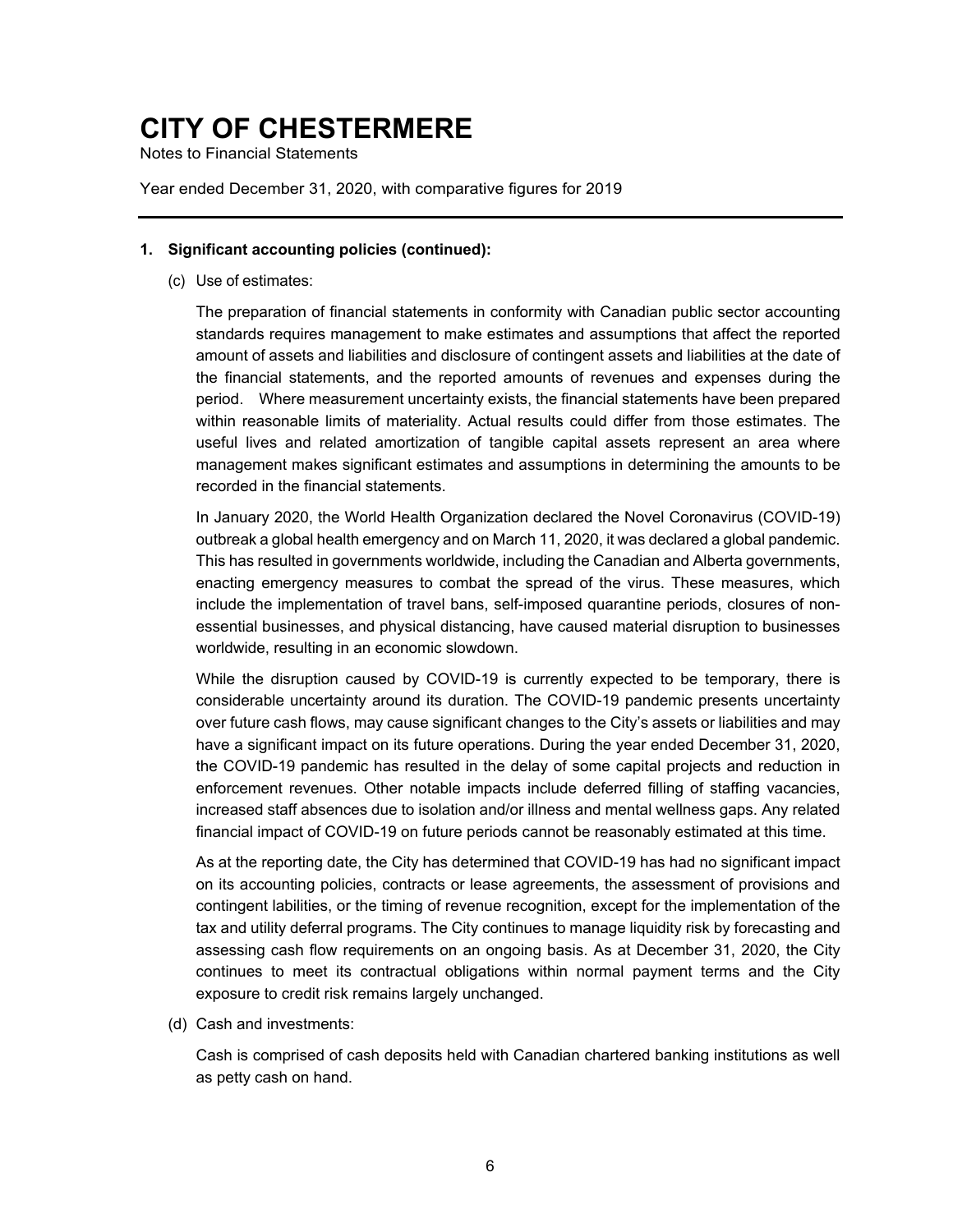Notes to Financial Statements

Year ended December 31, 2020, with comparative figures for 2019

#### **1. Significant accounting policies (continued):**

(d) Cash and investments (continued):

Investments are recorded at amortized cost. Investment premiums and discounts are amortized on the net present value basis over the term of the respective investments. When there has been a loss in value that is other than a temporary decline, the respective investment is written down to recognize the loss.

(e) Requisition over-levy and under-levy:

Over-levies and under-levies arise from the difference between the actual levy made to cover each requisition and the actual amount requisitioned. If the actual levy exceeds the requisition, the over-levy is accrued as a liability and property tax revenue is reduced. In situations where the actual levy is less than the requisition amount, the under-levy is accrued as a receivable and reflected as property tax revenue. Requisition tax rates in the subsequent year are adjusted for any over-levies or under-levies of the prior year.

(f) Land held for resale:

Land held for resale is recorded at the lower of cost or net realizable value. Cost includes costs for land acquisition and improvements required to prepare the land for servicing such as clearing, stripping and levelling charges. Related development costs incurred to provide infrastructure such as roads, sidewalks and street lighting are recorded as fixed assets under their respective function.

(g) Tax revenue:

Tax revenue is recognized when the tax has been authorized by the bylaw and the taxable event has occurred. Requisitions operate as a flow through and are excluded from municipal property tax revenue.

(h) Liability for contaminated sites:

Contaminated sites are a result of contamination being introduced into air, soil, water or sediment of a chemical, organic or radioactive material or live organism that exceeds the maximum acceptable concentrations under an environmental standard. This standard relates to sites that are not in productive use and sites in productive use where an unexpected event resulted in contamination. A liability for remediation of contaminated sites is recognized when all of the following criteria are met:

- an environmental standard exists:
- contamination exceeds the environmental standard;
- the City is directly responsible or accepts responsibility;
- the City expects future economic benefits will be expended; and
- a reasonable estimate of the liability amount can be made.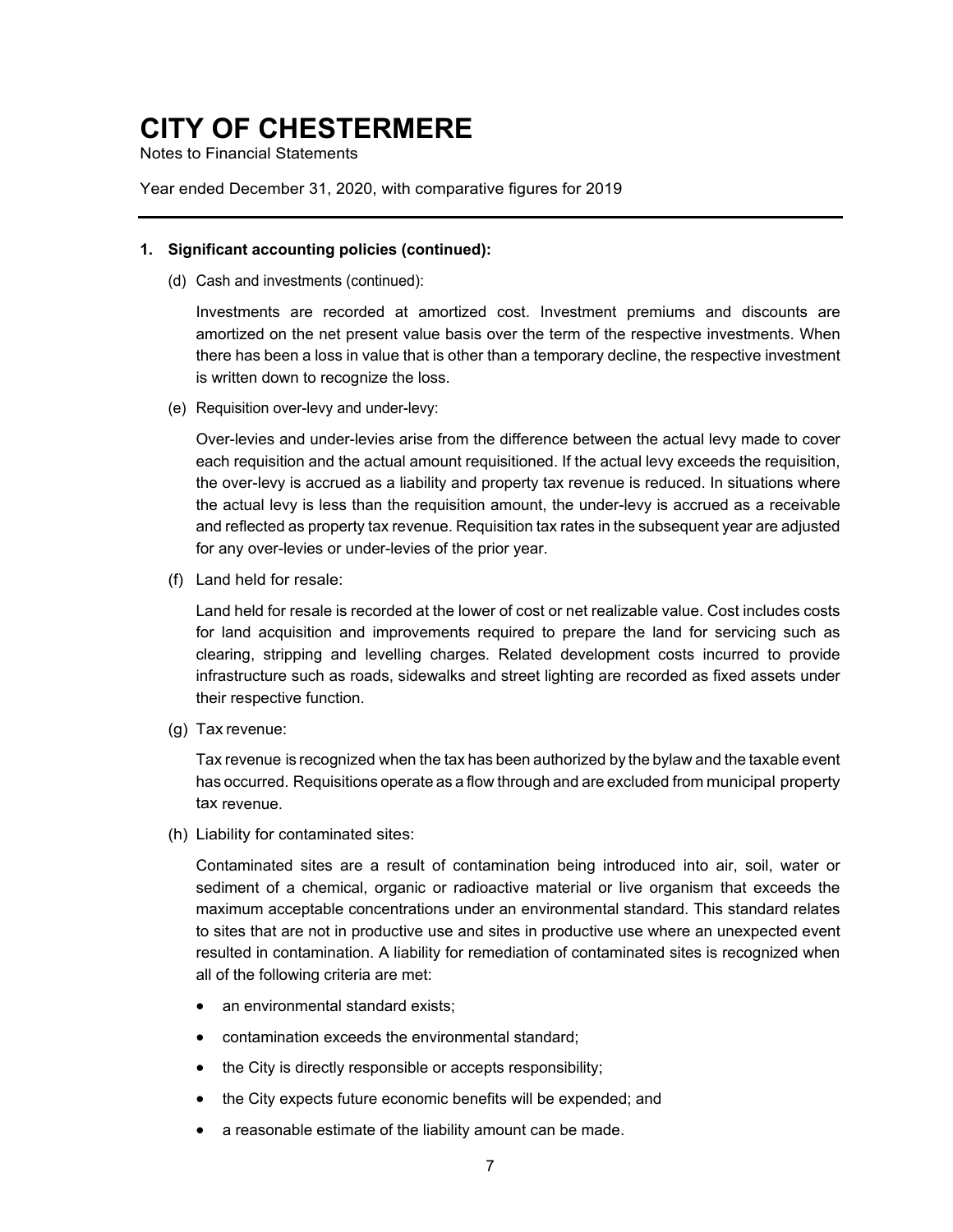Notes to Financial Statements

Year ended December 31, 2020, with comparative figures for 2019

#### **1. Significant accounting policies (continued):**

(i) Government transfers:

Government transfers are the transfer of assets from senior levels of government that are not the result of an exchange transaction, are not expected to be repaid in the future, or the result of a direct financial return.

Government transfers are recognized in the financial statements as revenue in the period in which events giving rise to the transfer occur, providing the transfers are authorized, any eligibility criteria have been met by the City, and reasonable estimates of the amounts can be determined.

(j) Equity in investments:

Equity in investments includes the City's net investment in a subsidiary corporation, 1538974 AB Ltd. The amount consists of the original investment in common shares, plus the proportionate share of cumulative earnings of the subsidiary.

(k) Non-financial assets:

Non-financial assets are not available to discharge existing liabilities and are held for use in the provision of services. They have useful lives extending beyond the current year and are not intended for sale in the normal course of operations. The change in non-financial assets during the year, together with the excess of revenue over expenses, provides the change in net financial assets for the year.

(i) Tangible capital assets:

Tangible capital assets are recorded at cost, which includes all amounts that are directly attributable to acquisition, construction, development or betterment of the asset. During 2020 the City has capitalized interest costs associated with the construction of a tangible capital asset of \$64,299 (2019 - nil). The cost, less residual value, of tangible capital assets is amortized on a straight-line basis over the estimated useful life as follows:

|                                        | Years     |
|----------------------------------------|-----------|
|                                        |           |
| Land improvements                      | 15-45     |
| <b>Buildings</b>                       | $25 - 50$ |
| Engineered structures - Roadway system | $5 - 60$  |
| Machinery and equipment                | $5 - 40$  |
| Vehicles                               | $10 - 25$ |

There is an amortization charge in the year of acquisition and no amortization charge in the year of disposal. Assets under construction are not amortized until the asset is available for productive use.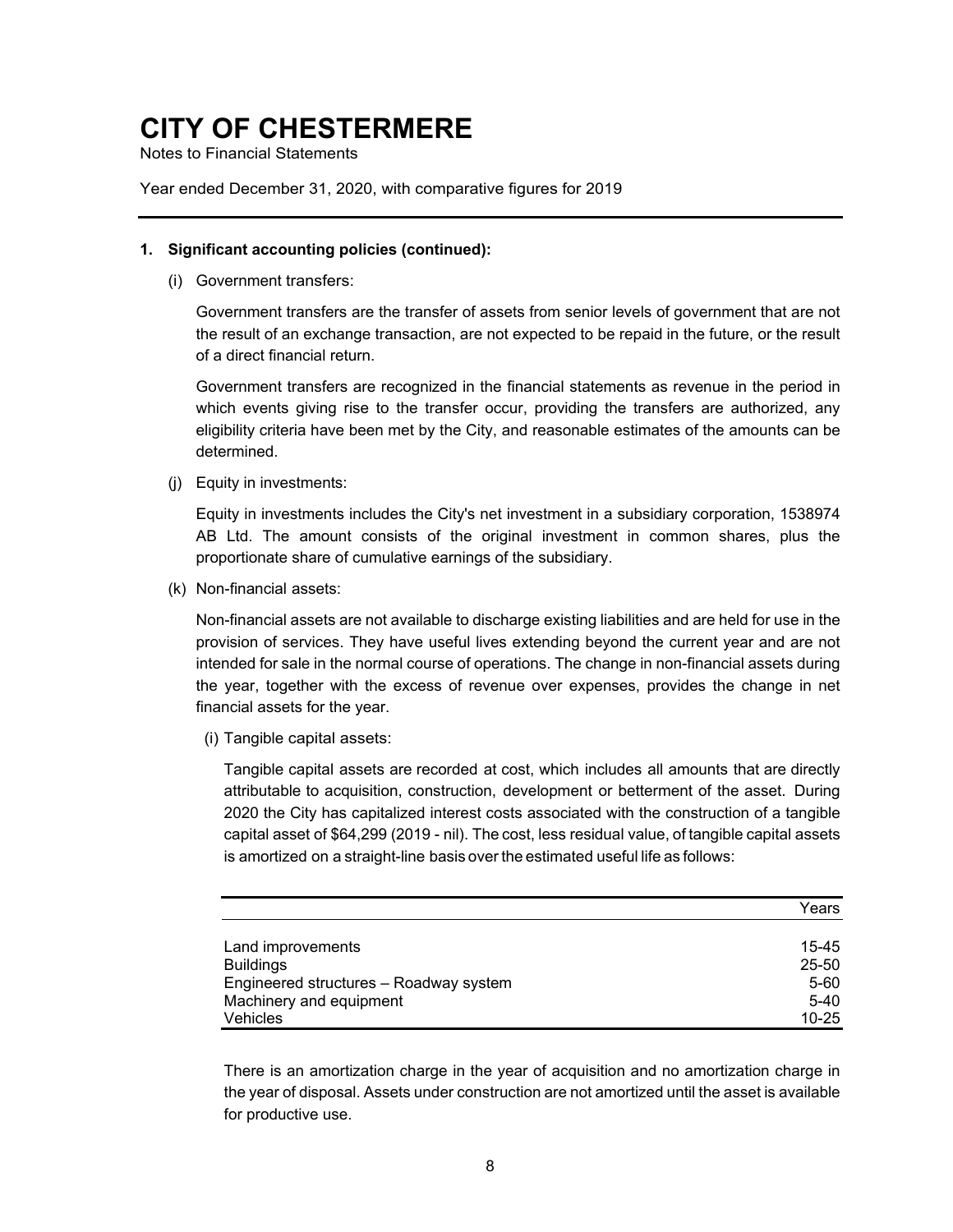Notes to Financial Statements

Year ended December 31, 2020, with comparative figures for 2019

#### **1. Significant accounting policies (continued):**

- (k) Non-financial assets (continued):
	- (ii) Contributions of tangible capital assets:

Tangible capital assets received as contributions are recorded at fair value at the date of receipt and are recorded as other revenue.

(iii) Leases:

Leases are classified as capital or operating leases. Leases which transfer substantially all of the benefits and risks incidental to ownership of property are accounted for as capital leases. All other leases are accounted for as operating leases and the related lease payments are charged to expenses as incurred.

(iv) Inventories:

Inventories held for consumption are recorded at the lower of cost and replacement cost.

(l) Future accounting pronouncements:

The Public Sector Accounting Board recently announced the following accounting pronouncements:

(i) Financial instruments:

This accounting pronouncement establishes standards on how to account for and report all types of financial instruments including derivatives. Financial instruments include primary instruments and derivative instruments. It is effective for fiscal years beginning on or after April 1, 2022 for governments, with early adoption encouraged. This section must be adopted at the same time as foreign currency translation.

(ii) Foreign currency translation:

This accounting pronouncement establishes standards on how to account for and report transactions that are denominated in a foreign currency in government financial statements. It is effective for fiscal years beginning on or after April 1, 2022 for governments, with early adoption encouraged. This section must be adopted at the same time as financial instruments.

(iii) Asset retirement obligations:

In August 2018, the Public Sector Accounting Board issued this accounting standard that addresses the reporting of legal obligations associated with the retirement of tangible capital assets. This new standard takes effect for annual reporting periods beginning on or after April 1, 2022 with early adoption permitted.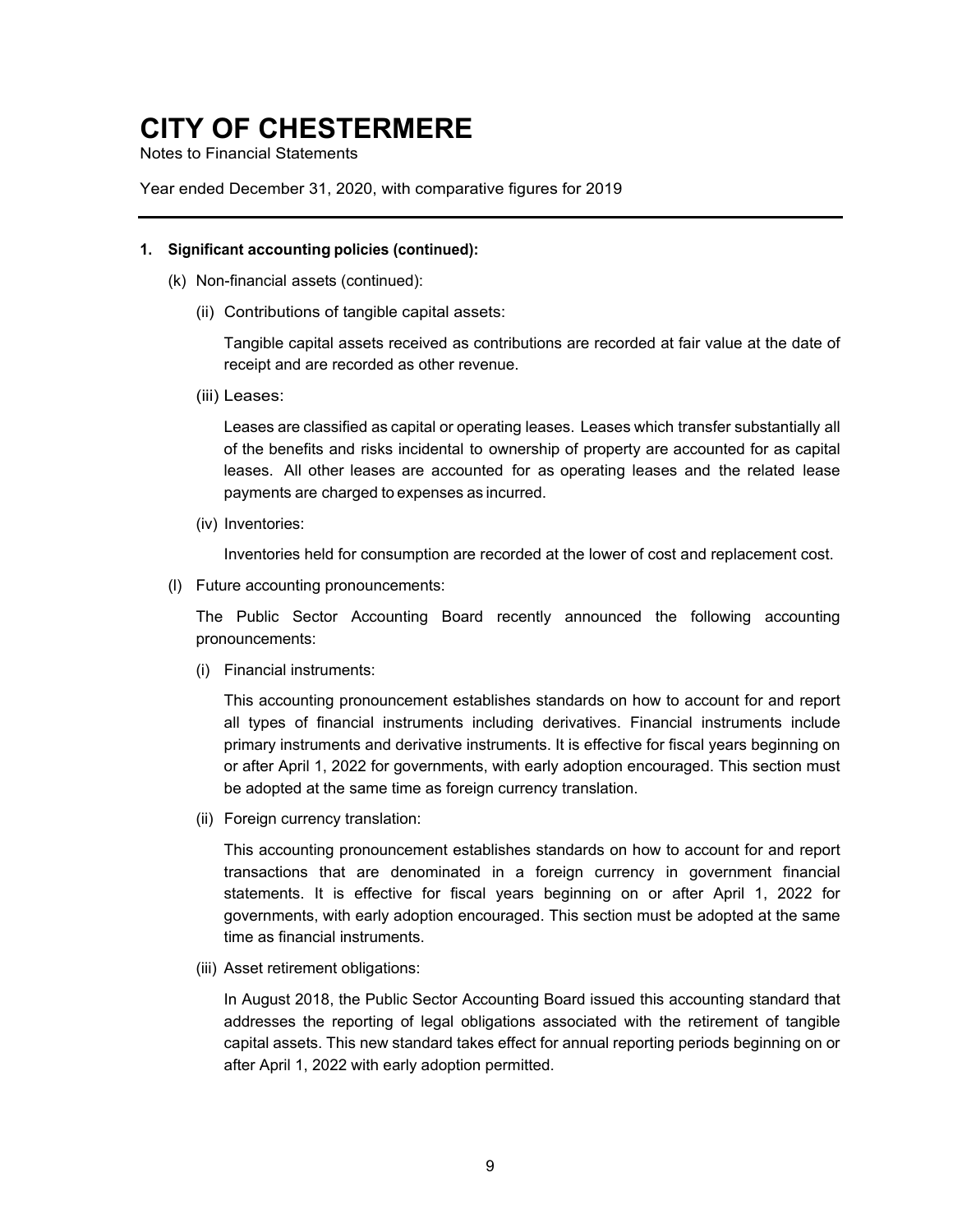Notes to Financial Statements

Year ended December 31, 2020, with comparative figures for 2019

### **1. Significant accounting policies (continued):**

- (l) Future accounting pronouncements (continued):
	- (iv) Revenue:

This Section establishes standards on how to account for and report on revenue. Specifically, it differentiates between revenue arising from transactions that include performance obligations, referred to as "exchange transactions", and transactions that do not have performance obligations, referred to as "non-exchange transactions". This new standard takes effect for annual reporting periods beginning on or after April 1, 2023.

Management is assessing the impact of the adoption of these standards which is not known or reasonably estimable at this time.

#### **2. Cash**:

|                    | 2020                   | 2019                   |
|--------------------|------------------------|------------------------|
| Cash<br>Petty cash | \$<br>4,938,189<br>800 | \$<br>6,671,727<br>800 |
|                    | 4,938,989              | \$<br>6,672,527        |

The City has an available operating loan of \$2,500,000, bearing interest at the bank's prime rate with an effective rate of 2.45% per annum  $(2019 - 3.95%)$ , of which \$2,500,000 remained unused at December 31, 2020 and 2019. This operating loan is unsecured.

### **3. Taxes and grants in place of taxes receivable:**

|                                                                                            | 2020                            |   | 2019                          |
|--------------------------------------------------------------------------------------------|---------------------------------|---|-------------------------------|
| Taxes in arrears<br>Current taxes and grants in place of taxes<br>Local improvement levies | 1,531,222<br>527,600<br>189,046 | S | 454,558<br>756,380<br>204,800 |
|                                                                                            | 2,247,868                       |   | 1,415,738                     |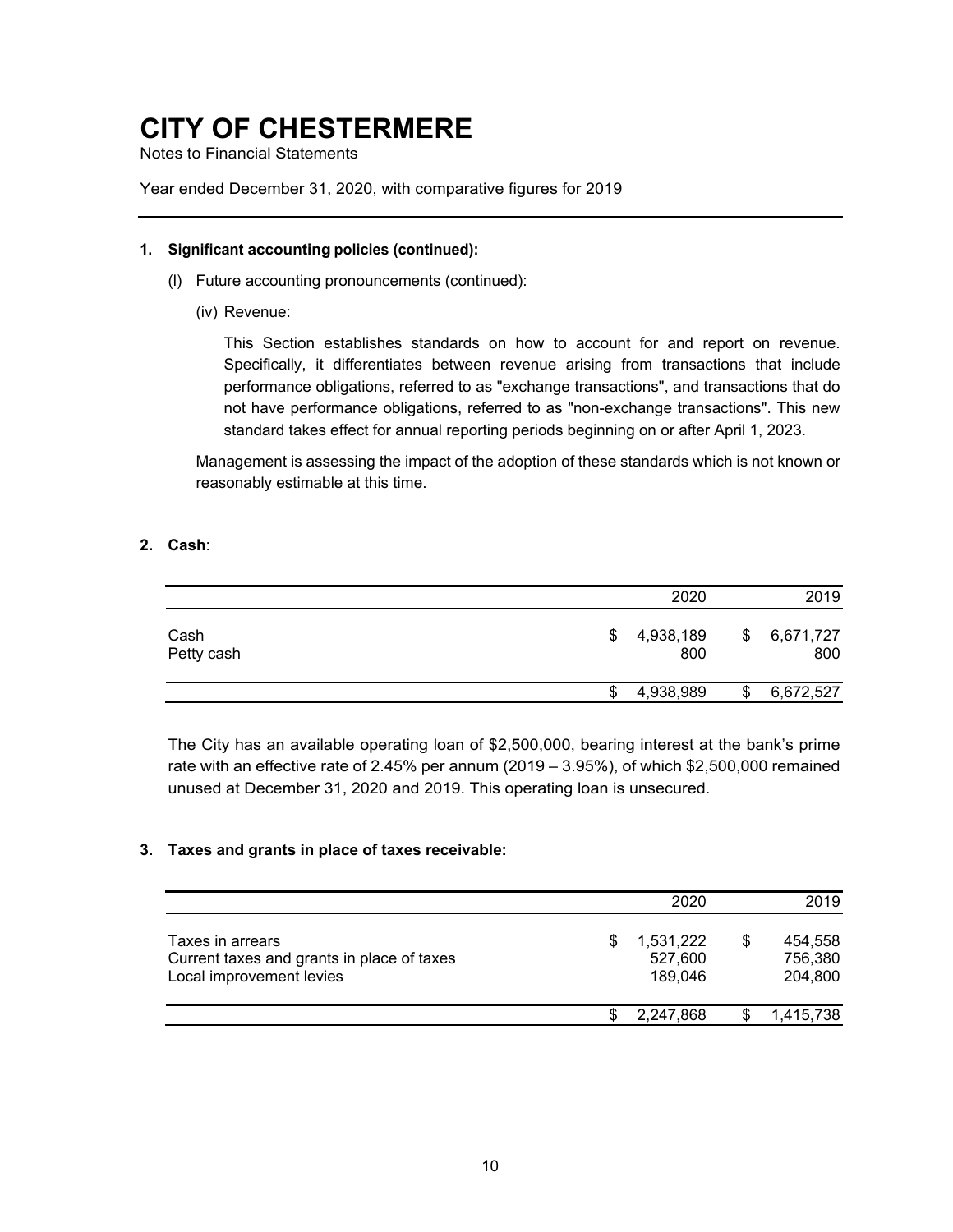Notes to Financial Statements

Year ended December 31, 2020, with comparative figures for 2019

### **4. Trade accounts receivable:**

|                                                                                                           |    | 2020                                        |    | 2019                                          |
|-----------------------------------------------------------------------------------------------------------|----|---------------------------------------------|----|-----------------------------------------------|
| Developer levies receivable - current<br>Accounts receivable<br>Grants receivable<br>Mortgages receivable | \$ | 3,026,112<br>1,908,289<br>130,176<br>82,156 | \$ | 4,318,890<br>1,734,160<br>1,294,754<br>87,156 |
|                                                                                                           | S  | 5,146,733                                   | \$ | 7,434,960                                     |
| Developer levies receivable – non-current                                                                 |    | 540,156                                     |    | 1,384,448                                     |
|                                                                                                           |    | 5,686,889                                   | S  | 8,819,408                                     |

Mortgages receivable are amounts outstanding from City residents that have agreed to purchase property adjacent to their existing lot surrounding Chestermere Lake which was purchased by the City from Western Irrigation District. These mortgages receivable have a maturity date no later than 2035 and are non-interest bearing and unsecured.

### **5. Agreements receivable:**

|                                                           | 2020        | 2019        |
|-----------------------------------------------------------|-------------|-------------|
| Alberta Capital Finance Authority ("ACFA") - Great Plains |             |             |
| Debenture (note 13)                                       | \$1,849,726 | \$1,967,944 |
| 1538974 AB Ltd. - promissory note                         | 554,427     | 554,427     |
|                                                           | 2,404,153   | 2,522,371   |
| Less: current portion                                     | (122,094)   | (118, 218)  |
|                                                           | \$2,282,059 | \$2,404,153 |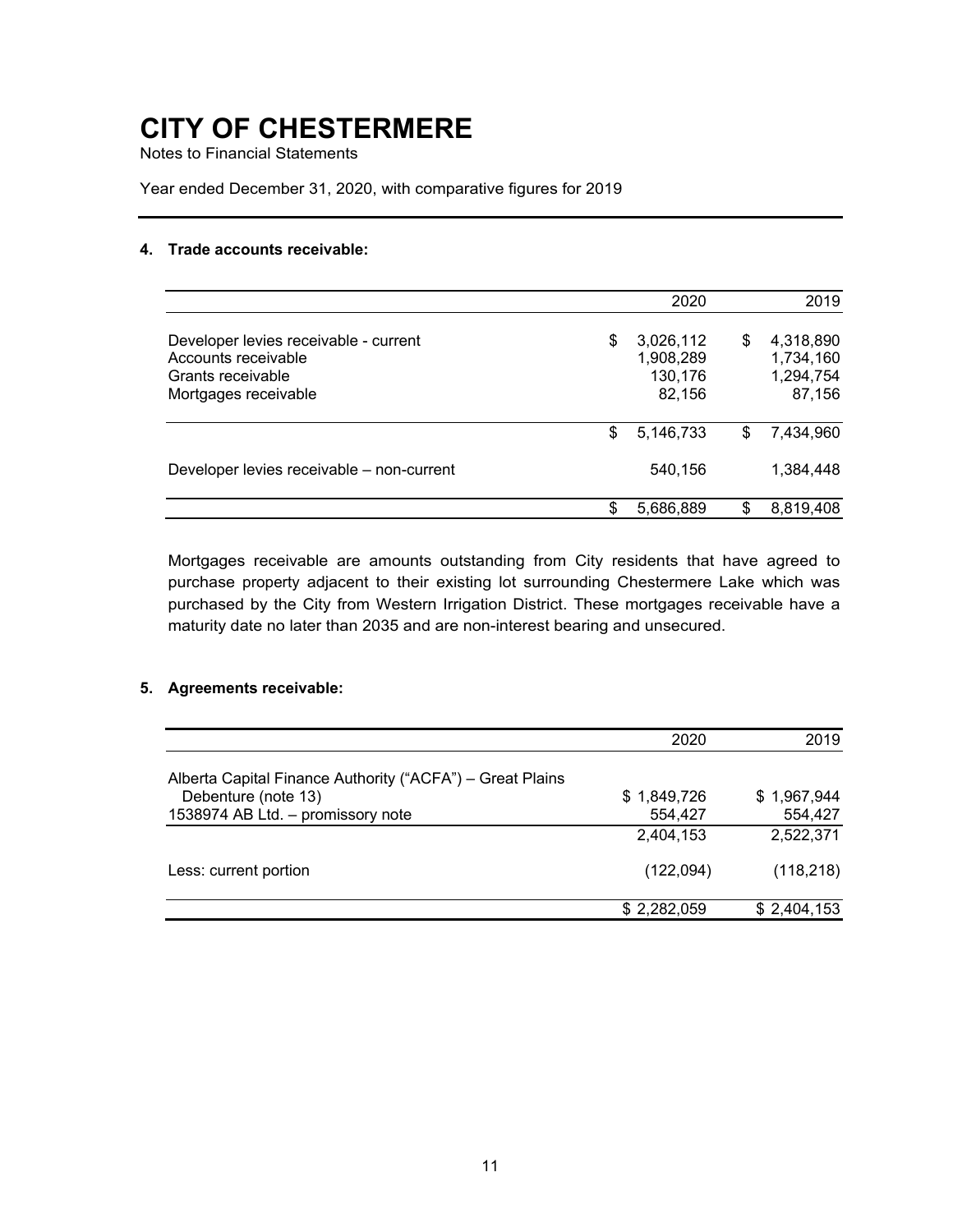Notes to Financial Statements

Year ended December 31, 2020, with comparative figures for 2019

#### **5. Agreements receivable (continued):**

Principal and interest repayments on the ACFA Great Plains Debenture are due as follows:

|            | Principal     | Interest      | Total         |
|------------|---------------|---------------|---------------|
| 2021       | 122,094<br>\$ | \$<br>59,187  | \$<br>181,281 |
| 2022       | 126,098       | 55,183        | 181,281       |
| 2023       | 130,234       | 51,047        | 181,281       |
| 2024       | 134,505       | 46,776        | 181,281       |
| 2025       | 138,916       | 42,365        | 181,281       |
| Thereafter | 1,197,879     | 161,730       | 1,359,609     |
|            | \$1,849,726   | \$<br>416,288 | \$2,266,014   |

The 1538974 AB Ltd. promissory note receivable relates to the ACFA debenture that was assigned to 1538974 AB Ltd. on December 13, 2013. The ACFA debenture consists of a long-term financing arrangement between the City and ACFA for the construction of the Great Plains Sanitary Sewer Line. The term of this financing is over 20 years with payments to include principal and interest.

The 1538974 AB Ltd. promissory note receivable in the amount of \$554,427 is unsecured and bears interest at an annual compounding rate of 2.44% (2019 – 2.44%). The principal portion is due in full on December 31, 2023.

### **6. Investments:**

|                                                            | 2020            | 2019            |
|------------------------------------------------------------|-----------------|-----------------|
| Toronto Dominion Deposit Note maturing 2032                |                 |                 |
| fixed until 2027 with interest rate of 3.06% floating 2032 | \$<br>2,865,765 | \$<br>2,868,668 |
| Royal Bank of Canada Stripped Bond maturing 2021 with      |                 |                 |
| interest rate of 3.45%                                     | 2,645,786       | 2,581,610       |
| Bank of Nova Scotia Deposit Note expiring 2029             |                 |                 |
| with interest rate of 2.84%                                | 2,020,005       | 2,023,305       |
| CIBC unsecured debenture expiring 2029                     |                 |                 |
| with interest rate of 2.95%                                | 2,017,035       | 2,021,631       |
| Bank of Nova Scotia Fixed Flat Rate Deposit Note           |                 |                 |
| maturing 2027 with interest rate of 2.58%                  | 1,992,324       | 1,987,577       |
| Bank of Montreal Deposit Note maturing 2026                |                 |                 |
| fixed 2021 with interest rate of 3.32%, floating           | 1,981,971       | 1,984,178       |
| Toronto Dominion Bank Flat Rate Deposit Note maturing      |                 |                 |
| 2021 with interest rate of 6.63%                           | 1,616,410       | 1,679,058       |
| Bank of Montreal Growers Index Principal Protected Note    |                 |                 |
| maturing 2029 with market indexed rate                     | 1,092,400       | 1,092,400       |
| Bank of Montreal Deposit Note maturing 2027 fixed 2022     |                 |                 |
| with interest rate of 2.57%, floating                      | 904,809         | 902,542         |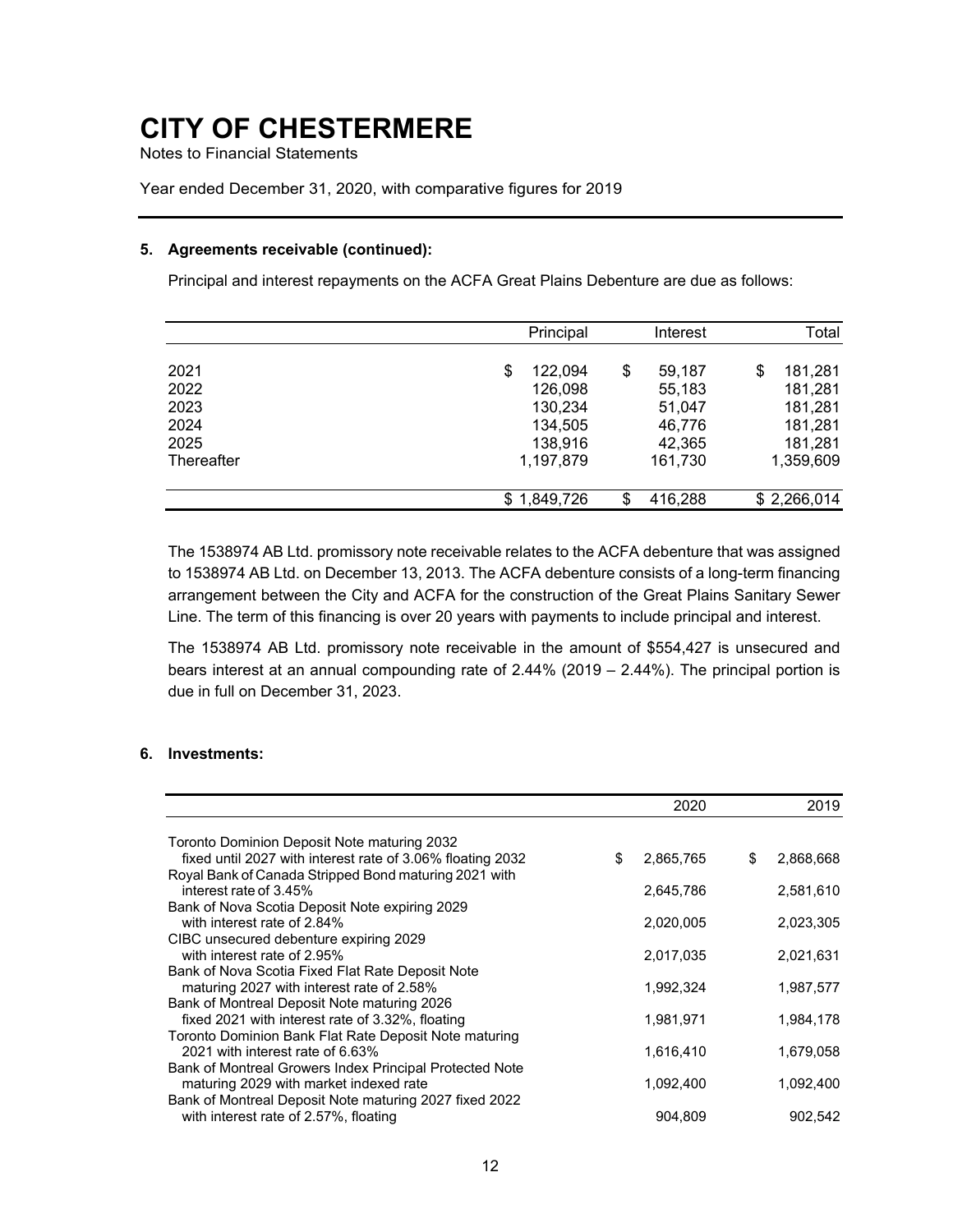Notes to Financial Statements

Year ended December 31, 2020, with comparative figures for 2019

### **6. Investments (continued):**

|                                                            | 2020             | 2019             |
|------------------------------------------------------------|------------------|------------------|
|                                                            |                  |                  |
| CIBC Deposit Note maturing 2028 fixed 2023 with interest   |                  |                  |
| rate of 3.45%, floating                                    | 138,051          | 138,189          |
| BNS Index Callable % undetermined                          |                  |                  |
| matures Sep 2, 2030                                        | 4,247,700        |                  |
| CIBC Call Linear Note 2.33%                                |                  |                  |
| matures Jun 12, 2030                                       | 3,050,000        |                  |
| CIBC Call Linear 1.60%                                     |                  |                  |
| matures Sep 14, 2030                                       | 3,000,000        |                  |
| CIBC Fixed 2025 1.50% Float 2030                           |                  |                  |
| matures Jul 21, 2030                                       | 2,992,528        |                  |
| <b>BNS Ext 1.61%</b>                                       |                  |                  |
| matures Oct 23, 2030                                       | 2,416,000        |                  |
| CIBC Call Linear 1.85%                                     |                  |                  |
| matures Jul 17, 2030                                       | 2,292,000        |                  |
| BNS Equity AC Deposit % undetermined                       |                  |                  |
| matures Feb 10, 2027                                       | 2,000,300        |                  |
| BMO Growers Index Linked, % undetermined                   |                  |                  |
| matures Feb 11, 2030                                       | 1,500,000        |                  |
| CIBC Canada Telcom Index % undetermined                    |                  |                  |
| matures Sep 29, 2027                                       | 1,248,800        |                  |
| CIBC Flat Rate Deposit Note maturing 2025 with interest    |                  |                  |
| rate of 2.25%                                              |                  | 2,890,000        |
| Bank of Nova Scotia Deposit Note maturing 2029             |                  |                  |
| with interest rate of 3.0%                                 |                  | 2,353,000        |
| CIBC Linear Deposit Note expiring 2029                     |                  |                  |
| with interest rate of 3.0%                                 |                  | 2,116,000        |
| Bank of Nova Scotia Principal Protected Note maturing      |                  |                  |
| 2022 with a rate of return indexed on S&P/TSX              |                  | 2,000,000        |
| Toronto Dominion Bank Principal Protected Note maturing    |                  |                  |
| 2022 with a market indexed rate                            |                  | 1,234,100        |
| Bank of Montreal Principal Protected Note maturing 2022    |                  |                  |
| with a rate of return indexed on S&P/TSX                   |                  | 1,200,000        |
| Bank of Nova Scotia Principal Protected Note maturing 2023 |                  |                  |
| with a rate of return indexed on S&P/TSX                   |                  | 1,000,000        |
|                                                            | \$<br>40,021,884 | \$<br>30,072,258 |

|                                     |   | 2020              | 2019         |
|-------------------------------------|---|-------------------|--------------|
| <b>Short term</b>                   |   |                   |              |
| <b>CIBC Wood Gundy Cash Account</b> | S | 127,296           | 81,922       |
| Total investments                   |   | 40,149,180<br>\$. | \$30,154,180 |
|                                     |   |                   |              |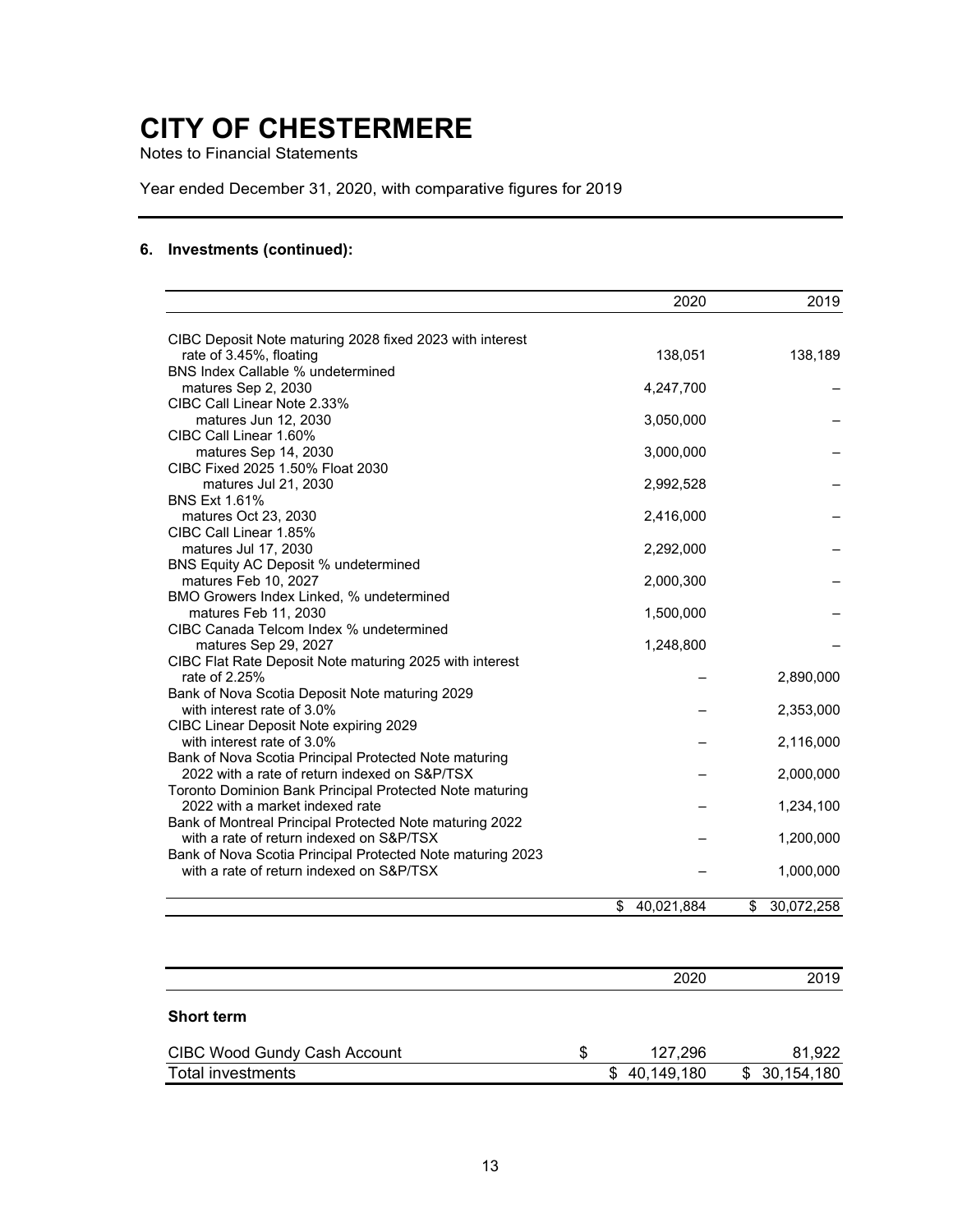Notes to Financial Statements

Year ended December 31, 2020, with comparative figures for 2019

#### **6. Investments (continued):**

The City of Chestermere holds funds that are restricted in their use and are to be utilized as funding for capital projects and to meet trust obligations. Since the projects have not been completed for which the funding has been received, \$20,558,614 (2019 – \$20,611,612) of the investment funds are not available for general use by the city. During the year, the City's unrealized gain on investments was \$490,290 (2019 – \$16,225).

#### **7. Investment in government business enterprise:**

|                                                                                                                       | 2020                    | 2019                           |
|-----------------------------------------------------------------------------------------------------------------------|-------------------------|--------------------------------|
| 1538974 Alberta Limited - 100% ownership:<br>Common voting shares (56,050,123 shares)<br>Cumulative share of earnings | 56,050,123<br>5,747,974 | 56,050,123<br>SS.<br>8,212,055 |
|                                                                                                                       | 61,798,097              | 64,262,178                     |

### **8. Accounts payable and accrued liabilities:**

|                                                                                                                 |   | 2020                   |   | 2019                   |
|-----------------------------------------------------------------------------------------------------------------|---|------------------------|---|------------------------|
| <b>Accrued liabilities</b><br>Trade accounts payable<br>Accrued vacation, sick leave, and short-term disability | S | 1,632,635<br>1,424,557 | S | 2,452,310<br>1,891,097 |
| benefits payable<br>Accrued interest payable                                                                    |   | 1,216,814<br>42,661    |   | 1,018,595<br>52,863    |
|                                                                                                                 |   | 4,316,667              |   | 5,414,865              |

Sick leave and short-term disability benefits payable represent the estimated liability based on the City's recent years' experience. Accrued vacation liability represents the vacation that employees have earned and are entitled to within the next year.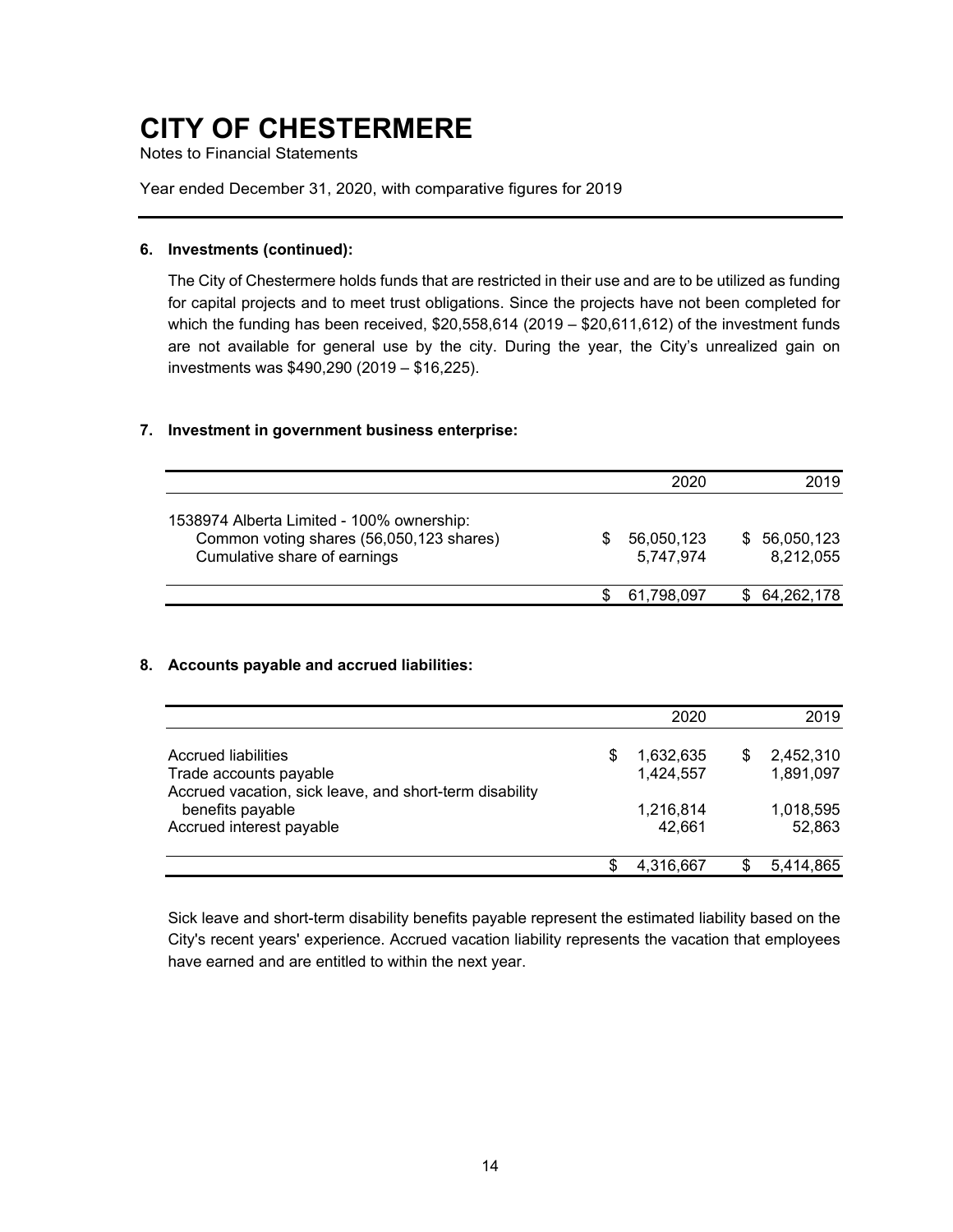Notes to Financial Statements

Year ended December 31, 2020, with comparative figures for 2019

#### **9. Due to 1538974 Alberta Limited:**

|                                                                     | 2020                     | 2019              |
|---------------------------------------------------------------------|--------------------------|-------------------|
| Due to 1538974 AB Ltd.<br>Due to 1538974 AB Ltd. - developer levies | \$2,490,716<br>4,755,063 | 20,196<br>832.904 |
|                                                                     | \$7,245,779              | 853,100           |

Amounts due to 1538974 AB Ltd. are unsecured, non-interest bearing and repayable on demand.

#### **10. Deferred revenue:**

|                                                                                                                                                         | 2020                                                              | 2019                                                             |
|---------------------------------------------------------------------------------------------------------------------------------------------------------|-------------------------------------------------------------------|------------------------------------------------------------------|
| Municipal Sustainability Initiative - capital<br>Developer Levies<br>Deferred operating grants<br><b>Federal Gas Tax Fund</b><br>Other deferred revenue | 10,095,601<br>S<br>4,779,158<br>1,283,053<br>1,077,609<br>104.421 | 10,694,477<br>S.<br>3,698,259<br>367,107<br>1,199,156<br>128,895 |
|                                                                                                                                                         | 17,339,842                                                        | 16,087,894                                                       |

#### (a) Municipal Sustainability Initiative:

The Municipal Sustainability Initiative ("MSI") is a funding program aimed at providing financial support for critical core and community infrastructure projects and includes incentives to encourage collaboration and cooperation between neighboring municipalities. This populationbased funding program includes operating, capital and affordable housing components. The balance represents funds brought forward from 2019 of \$10,694,477 (2018 – \$12,021,106), plus grant funds received in the current year of nil (2019 – \$3,051,064), plus accrued interest of \$247,195 (2019 – \$213,546), less \$846,071 (2019 – \$4,591,239) recognized as revenue in 2020.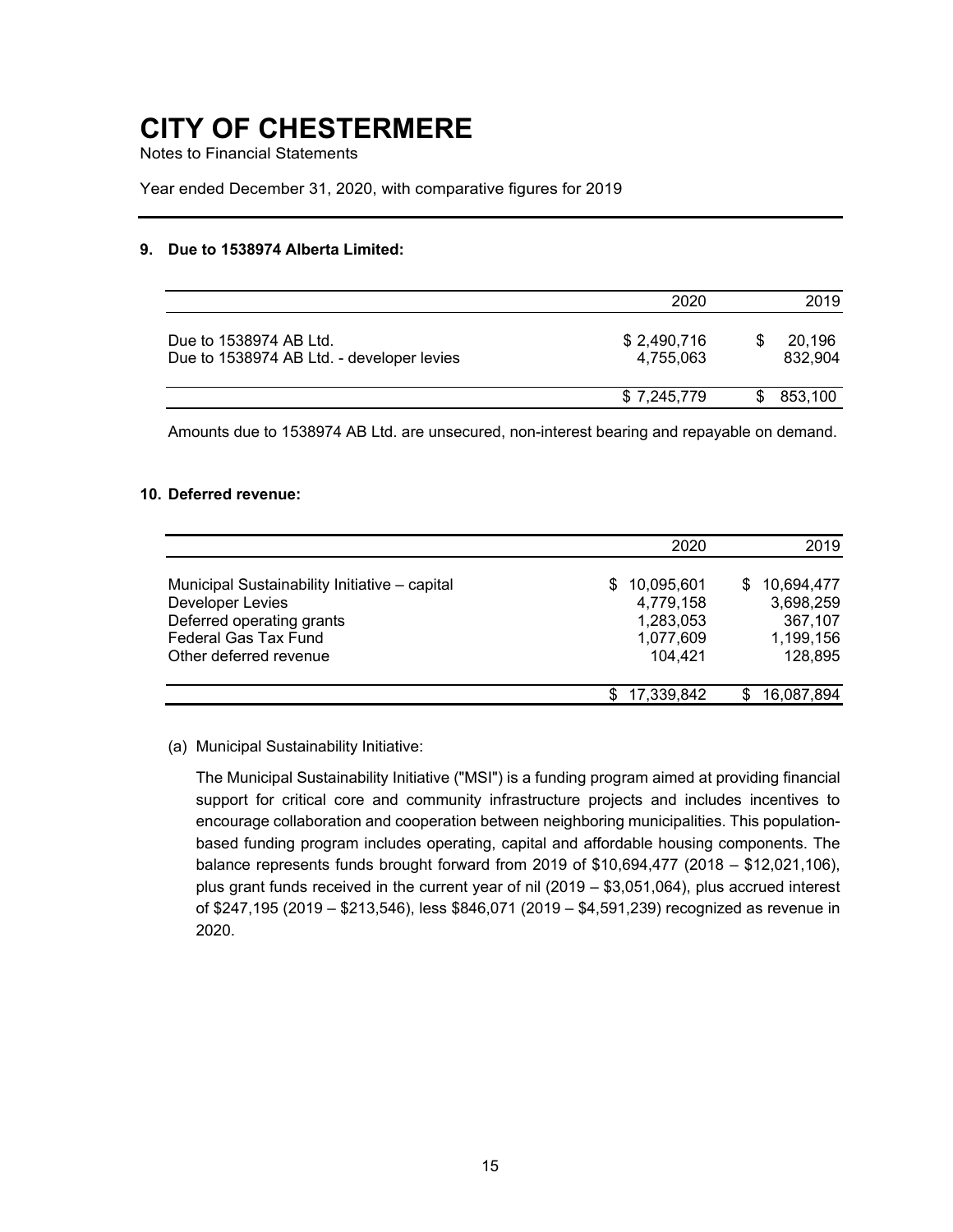Notes to Financial Statements

Year ended December 31, 2020, with comparative figures for 2019

#### **10. Deferred revenue (continued):**

(b) Federal Gas Tax Fund:

The Federal Gas Tax Fund is a per capita grant to assist municipalities in addressing their sustainable municipal capital infrastructure needs. The program is supported through the allocation to Alberta Municipalities of a portion of the federal gasoline tax. Funding under this program is subject to the province receiving the funding from the federal government. The program provides conditional grants for capital-related projects which meet the program eligibility criteria. There is no requirement for a municipal funding contribution to projects accepted under this program. The balance represents funds brought forward from 2019 of  $$1,199,156$  (2018 –  $$1,600,620$ ), plus grant funds received in the current year of nil (2019 – nil) plus accrued interest of \$26,703 (2019 – \$30,924), less \$148,250 recognized as revenue in 2020 (2019 – \$432,388).

All of the unexpended funds held in deferred revenue are supported by investments as outlined in note 6.

|                                                | 2020             | 2019              |
|------------------------------------------------|------------------|-------------------|
| Debenture – Police building                    | 2,080,598<br>\$. | 2,732,814<br>\$   |
| Debenture - City hall building                 | 1,292,132        | 1,576,357         |
| Debenture - Public works building and addition | 361,801          | 396,482           |
| Debenture - CRCA operating                     | 226,949          | 262,029           |
| Debenture - Weed Harvesters                    | 89,791           | 104,676           |
| Tax supported debentures                       | 4,051,271        | 5,072,358         |
| Toronto Dominion loan - operating              | 5,742,468        | 6,562,500         |
| Self-supported debentures - operating (note 5) | 1,849,726        | 1,967,944         |
| <b>Toronto Dominion facility</b>               | 1,448,542        | 3,890,766         |
| Western Irrigation District Scholarship        | 3,000            | 3,000             |
|                                                | 13,095,007       | 17,496,568        |
| Less: Current portion                          | (2,013,931)      | (1,970,337)       |
|                                                | \$11,081,076     | 15,526,231<br>\$. |

### **11. Long-term debt:**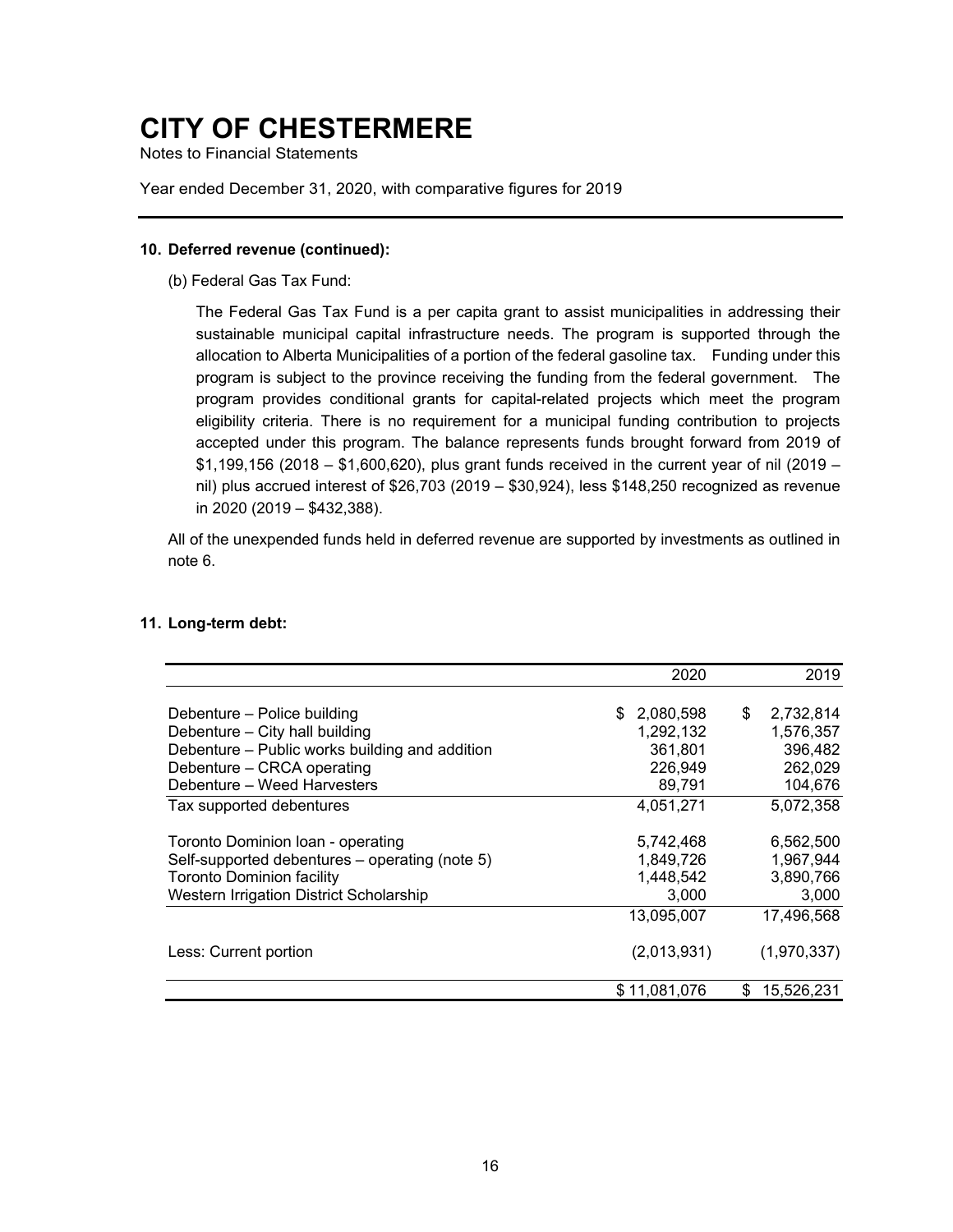Notes to Financial Statements

Year ended December 31, 2020, with comparative figures for 2019

#### **11. Long-term debt (continued):**

Principal and interest are due as follows:

|            | Principal       |    | Interest  |    | Total      |
|------------|-----------------|----|-----------|----|------------|
|            |                 |    |           |    |            |
| 2021       | \$<br>2,013,931 | \$ | 397,707   | \$ | 2,411,638  |
| 2022       | 2,183,972       |    | 326,948   |    | 2,510,920  |
| 2023       | 2,233,132       |    | 253,544   |    | 2,486,676  |
| 2024       | 1,546,323       |    | 183,839   |    | 1,730,162  |
| 2025       | 1,210,786       |    | 133,842   |    | 1,344,628  |
| Thereafter | 3,906,863       |    | 271,162   |    | 4,178,025  |
|            | 13,095,007      | S  | 1,567,042 | S  | 14,662,049 |

Debenture debts, including self-supported debentures, are repayable to Alberta Capital Finance Authority and bear interest at rates ranging from 3.08% to 6.38% per annum, before provincial subsidy, and mature from 2023 to 2033. The weighted average interest rate is 3.38% (2019 – 3.62%). Debenture debt is issued on the credit and security of the City of Chestermere at large.

The Toronto Dominion loan bears interest at the bank's prime rate less 1.00% with an effective interest rate of 1.45% per annum (2019 – 2.95%) and is repayable over ten years with monthly principal payments of \$68,336 plus interest. The Toronto Dominion loan is unsecured.

During 2017, a borrowing bylaw was approved for the construction of Township Road 240 with a debt limit set at \$14 million. A second Toronto Dominion facility was established bearing interest at the bank's prime rate less 1.00% per annum, repayable in monthly interest payments plus annual principal payments of \$10,000 until December 31, 2021, at which time the loan converts to a tenyear amortization period with monthly blended principal and interest payments of \$12,885. The Toronto Dominion facility is unsecured. As at December 31, 2020 there were \$1,448,542 (2019 – \$3,890,766) funds drawn on the debt facility.

The Toronto Dominion loan and facility are subject to certain non-financial covenants, in addition to the financial covenant of requiring the City to comply with the Municipal Government Act's debt limit (note 14). The City is in compliance with these covenants as at December 31, 2020.

The Western Irrigation District Scholarship obligation is payable to the Olds College Foundation, bears no interest, and matures in 2022, repayable in the amount of \$1,000 per year.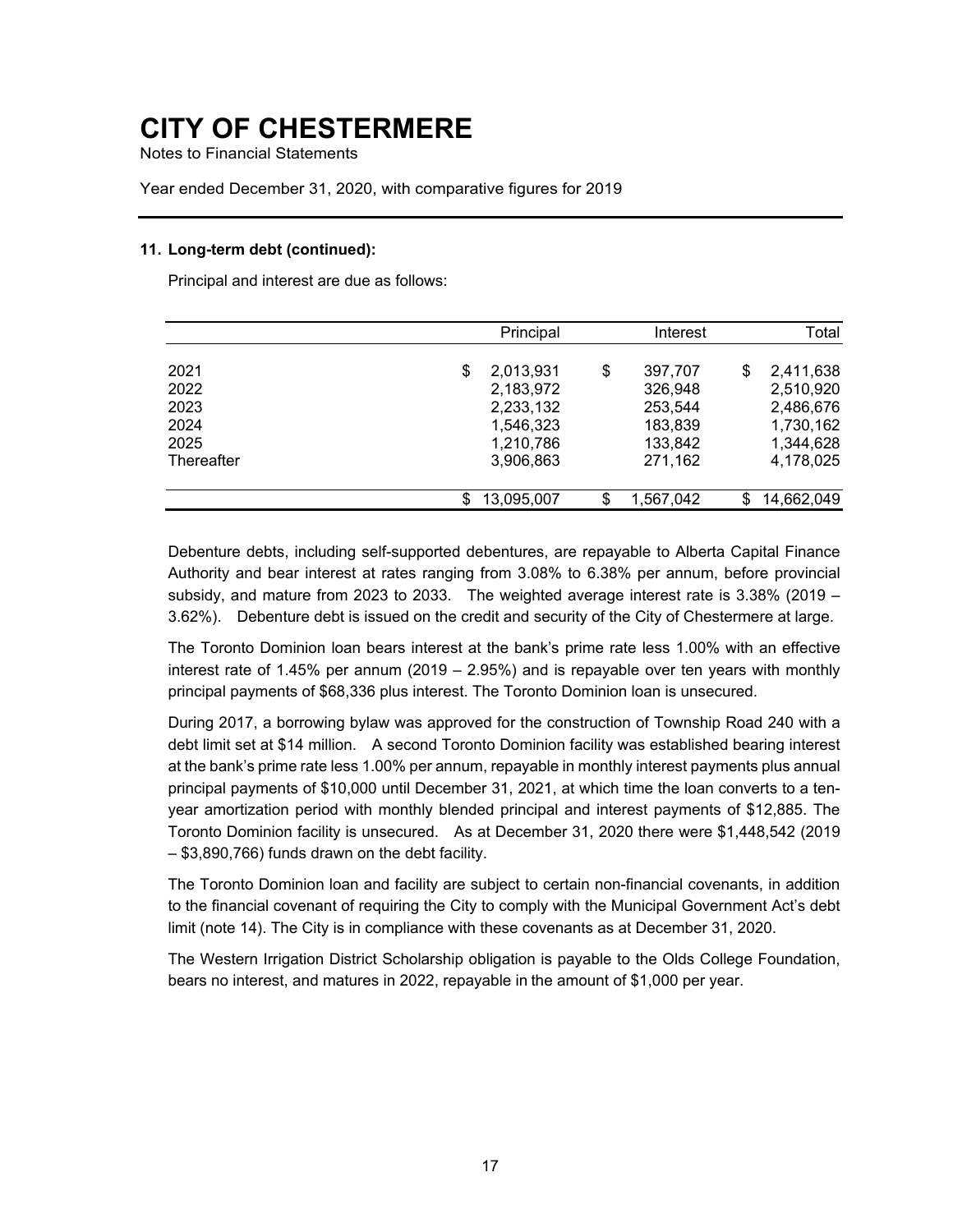Notes to Financial Statements

Year ended December 31, 2020, with comparative figures for 2019

### **12. Debt limit:**

Section 276(2) of the Municipal Government Act requires that debt and debt limits as defined by Alberta Regulation 255/00 for the City of Chestermere be disclosed as follows:

|                                                    |    | 2020                         | 2019                           |
|----------------------------------------------------|----|------------------------------|--------------------------------|
| Total debt limit<br>Total long-term debt (note 11) | S  | 49,039,865<br>(13, 430, 143) | \$51,116,411<br>(17, 496, 568) |
| Unused total debt limit capacity                   | S  | 35,609,722                   | \$33,619,843                   |
| Debt service limit<br>Debt servicing (note 11)     | \$ | 8,173,311<br>(2,514,154)     | 8,519,402<br>S<br>(2,511,004)  |
| Unused service on debt limit capacity              | S  | 5,659,157                    | 6,008,398<br>\$                |

The debt limit is calculated at 1.5 times revenue of the municipality (as defined in Alberta Regulation 255/00) and the debt service limit is calculated at 0.25 times such revenue. Incurring debt beyond these limitations requires approval by the Minister of Municipal Affairs. The calculation taken alone does not represent the financial stability of the City. Rather, the financial statements must be interpreted as a whole. These thresholds are guidelines used by Alberta Municipal Affairs to identify municipalities that could be at financial risk if further debt is acquired.

Section 3 c. of the Capital Financing and Debt Management Council Policy #448 further restricts the debt level to 75% of the maximum level established by the Provincial regulation. The internally restricted total debt limit for 2020 is \$36,779,899 (2019 – \$38,337,308). The unused internally restricted total debt limit capacity for 2020 is \$23,349,756 (2019 – \$20,840,740).

### **13. Prepaid development credits:**

|                                                                      |                            | 2020                 |   | 2019 |
|----------------------------------------------------------------------|----------------------------|----------------------|---|------|
| Rainbow Road Sanitary Trunk Phase 2                                  | Sanitary                   | 2,617,103            | S |      |
| Rainbow Road Sanitary Tie-In*<br><b>Chestermere Boulevard Design</b> | Sanitary<br>Transportation | 1,551,570<br>400,000 |   |      |
|                                                                      |                            | 4.568.673            |   |      |

\* Part of the Sanitary Trunk Distribution West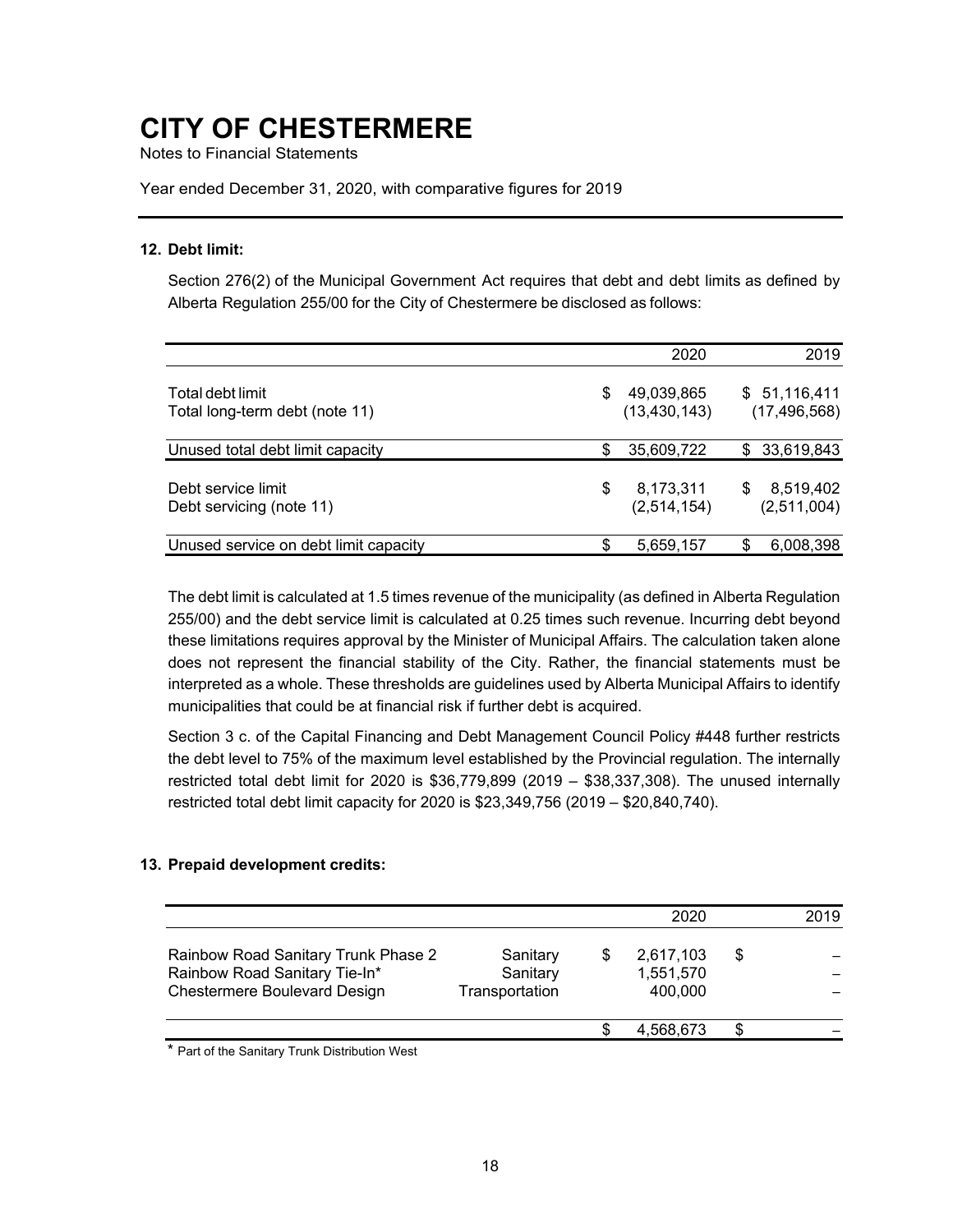Notes to Financial Statements

Year ended December 31, 2020, with comparative figures for 2019

#### **13. Prepaid development credits (continued):**

Prepaid development credits are related to authorized offsite eligible capital projects being constructed and funded by the development community. Prepaid development credits are provided in lieu of offsite levy revenue and is tracked based on each eligible category, to ensure crosssubsidization does not occur. The timing of recording the activity is based on when an applicable development agreement is executed.

#### **14. Equity in tangible capital assets:**

|                                                                                                                                                                              | 2020                                                                          | 2019                                                                         |
|------------------------------------------------------------------------------------------------------------------------------------------------------------------------------|-------------------------------------------------------------------------------|------------------------------------------------------------------------------|
| Tangible capital assets (Schedule 2)<br>Accumulated amortization (Schedule 2)<br>Long-term debt (note 11)<br>Operating portion of long-term debt (note 11)<br>Capital leases | 186,242,700<br>S<br>(76, 788, 120)<br>(13,095,007)<br>7,819,143<br>(335, 136) | \$189,658,780<br>(68, 874, 220)<br>(17, 496, 568)<br>8,792,473<br>(464, 945) |
|                                                                                                                                                                              | 103,843,580                                                                   | \$111,615,520                                                                |

#### **15. Accumulated surplus:**

Accumulated surplus consists of restricted and unrestricted amounts and equity in tangible capital assets as follows:

|                                                       | 2020             |    | 2019        |
|-------------------------------------------------------|------------------|----|-------------|
| Unrestricted surplus                                  | \$<br>69,709,924 | \$ | 70,444,191  |
| Restricted surplus accounts:                          |                  |    |             |
| <b>General Stabilization</b>                          | 9,597,418        |    | 7,241,453   |
| <b>Municipal New Capital Projects</b>                 | 2,329,736        |    | 1,593,882   |
| Infrastructure Lifecycle, maintenance and replacement | 6,068,336        |    | 5,200,979   |
| Special projects                                      | 4,913,682        |    | 4,857,008   |
| Developer levy                                        | (1, 105, 503)    |    | 1,474,228   |
|                                                       | 21,803,669       |    | 20,367,550  |
| Equity in tangible capital assets (note 14)           | 103,843,580      |    | 111,615,520 |
|                                                       | 195, 357, 173    | S  | 202,427,261 |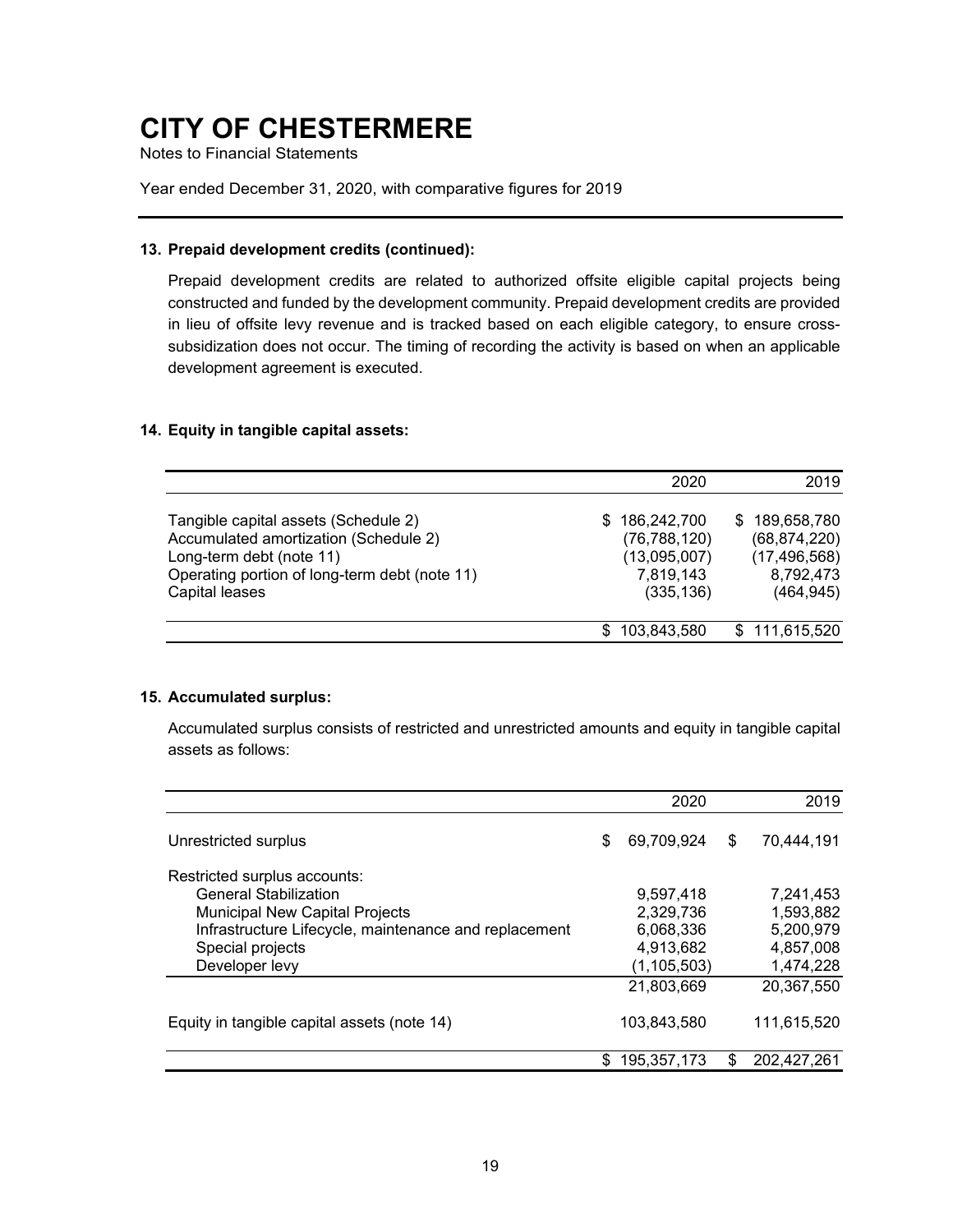Notes to Financial Statements

Year ended December 31, 2020, with comparative figures for 2019

#### **16. Segmented disclosure:**

The City of Chestermere provides a range of services to its ratepayers. For each reported segment, revenues and expenses represent both amounts that are directly attributable to the segment and amounts that are allocated on a reasonable basis. The accounting policies used in these segments are consistent with those followed in the preparation of the financial statements as disclosed in note 1.

Refer to the Schedule of Segmented Disclosure (Schedule 3a).

### **17. Trust funds:**

|             |        | 2020   |   | 2019 |
|-------------|--------|--------|---|------|
| Trust funds | ጦ<br>ง | 18,074 | w |      |

The amount disclosed as a liability for the trusts is offset by cash held in a separate bank accounts relating to Chestermere Conrich Regional Board and Roots of Empathy that are equal to the trust liabilities. Neither the assets nor the liabilities are recorded on the Statement of Financial Position.

#### **18. Taxes levied:**

|                                | <b>Budget</b>    | 2020              | 2019              |
|--------------------------------|------------------|-------------------|-------------------|
|                                | (note 27)        |                   |                   |
| Taxation:                      |                  |                   |                   |
| Real property taxes            | 29,329,417<br>\$ | 28,944,676<br>\$. | 28,879,444<br>SS. |
| Linear property taxes          |                  | 372,331           | 377,793           |
|                                | 29,329,417       | 29,317,007        | 29,257,237        |
| Requisitions:                  |                  |                   |                   |
| Alberta School Foundation Fund | 9,443,785        | 9,768,226         | 9,578,095         |
| Net municipal taxes            | \$<br>19,885,632 | 19,548,781<br>S   | 19,679,142<br>\$  |
|                                |                  |                   |                   |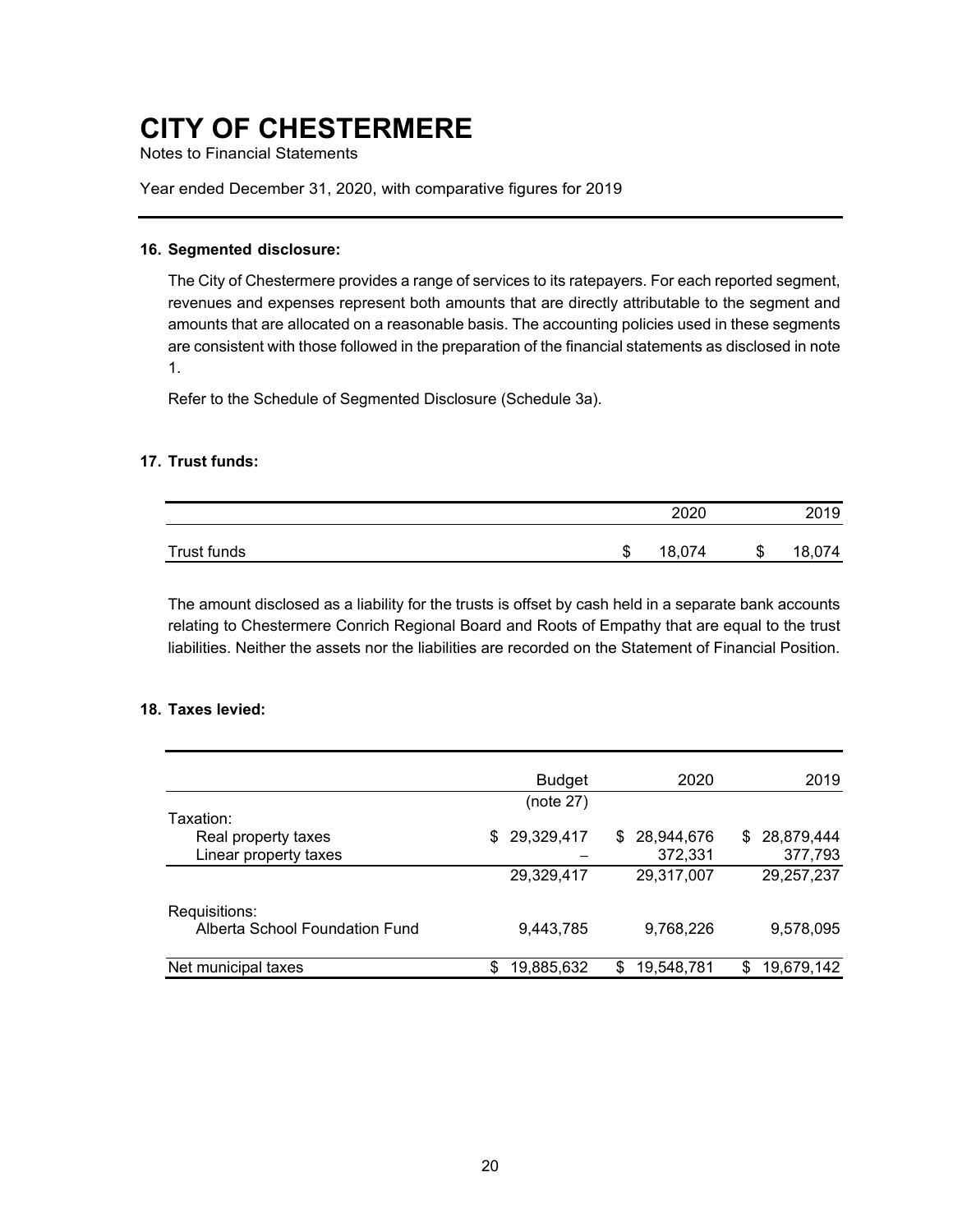Notes to Financial Statements

Year ended December 31, 2020, with comparative figures for 2019

### **19. Government transfers:**

|                                                  | <b>Budget</b>              |    | 2020                | 2019                       |
|--------------------------------------------------|----------------------------|----|---------------------|----------------------------|
|                                                  | (note 27)                  |    |                     |                            |
| Transfers for operating:                         |                            |    |                     |                            |
| Provincial government<br>Other local governments | \$<br>1,731,219<br>122,291 | S  | 2,728,891<br>94,831 | \$<br>1,732,430<br>121,784 |
|                                                  | 1,853,510                  |    | 2,823,722           | 1,854,214                  |
| Transfers for capital:<br>Provincial government  |                            |    | 1,339,766           | 5,871,241                  |
| Total government transfers                       | \$<br>1,853,510            | \$ | 4,163,488           | \$<br>7,725,455            |

### **20. Expenses by object:**

|                                             | <b>Budget</b>    |     | 2020       |     | 2019       |
|---------------------------------------------|------------------|-----|------------|-----|------------|
|                                             | (note 27)        |     |            |     |            |
| Expenses by object:                         |                  |     |            |     |            |
| Salaries, wages and benefits                | \$<br>15,942,343 | \$. | 15,327,726 | \$. | 14,373,738 |
| Amortization of tangible capital assets     | 8.266.412        |     | 8.299.820  |     | 7,102,839  |
| Contracted and general services             | 4,810,724        |     | 4,092,571  |     | 4,441,258  |
| Purchases from other governments            | 3,683,325        |     | 3,080,627  |     | 3,913,497  |
| Goods and supplies                          | 2,170,234        |     | 2,095,916  |     | 1,793,822  |
| Transfers to individuals and organizations  | 970,992          |     | 885,769    |     | 868,245    |
| Interest on long-term debt                  | 198,774          |     | 192,414    |     | 229,473    |
| Bank charges and short-term interest        | 24,109           |     | 28,147     |     | 22,842     |
| (Gain) loss on disposal of tangible capital |                  |     |            |     |            |
| assets                                      |                  |     | (3,076)    |     |            |
| Total expenses                              | 36,066,913       | S   | 33,999,914 | \$. | 32,745,714 |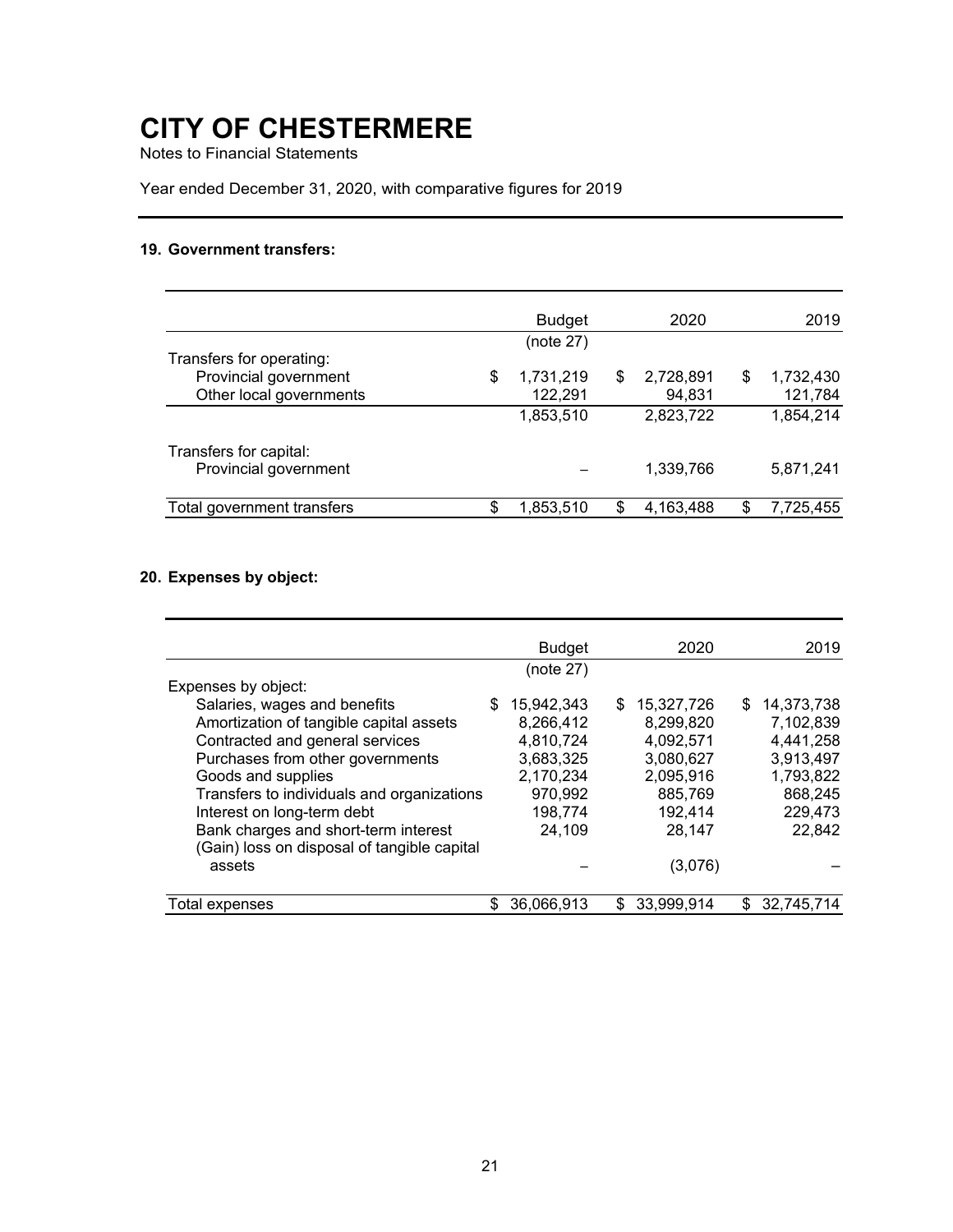Notes to Financial Statements

Year ended December 31, 2020, with comparative figures for 2019

#### **21. Salary and benefits disclosure:**

Disclosure of salaries and benefits for elected municipal officials, the Chief Administrative Officer and designated officers as required by Alberta Regulation 313/2000 is as follows:

|                                     |                       | 2019            |    |         |               |
|-------------------------------------|-----------------------|-----------------|----|---------|---------------|
|                                     |                       |                 |    |         |               |
|                                     | Salarv <sup>(1)</sup> | allowance $(2)$ |    | Total   | Total         |
| Mayor Chalmers                      | \$<br>76,800          | \$<br>9.030     | \$ | 85,830  | \$<br>100,171 |
| <b>Councillor Bold</b>              | 34.800                | 3.234           |    | 38.034  | 40,212        |
| <b>Councillor Burness</b>           | 34,800                | 2,504           |    | 37,304  | 40,734        |
| <b>Councillor Foat</b>              | 35,006                | 421             |    | 35.427  | 42,669        |
| <b>Councillor Kind</b>              | 37,048                | 3,325           |    | 40,373  | 47,556        |
| <b>Councillor Narayan</b>           | 36,647                | 2,127           |    | 38.774  | 47,043        |
| <b>Councillor Young</b>             | 36,199                | 2,231           |    | 38,430  | 45,255        |
| <b>Chief Administrative Officer</b> | 291,741               | 34,355          |    | 326,096 | 295,716       |
|                                     | \$<br>583,041         | \$<br>57.227    | S  | 640,268 | \$<br>659,356 |

(1) Salary includes regular base pay and any other direct cash remuneration.

(2) Employer's share of all employee benefits and contributions or payments made on behalf of employees including retirement pension, Canada pension plan (CPP), employment insurance (EI), health care, dental coverage, vision coverage, group life insurance, accidental disability/dismemberment insurance, long and short term disability plans, professional memberships, tuition, conferences, travel & subsistence, cellular phone, computer/laptops, clothing, mileage and moving expenses.

### **22. Local Authorities Pension Plan:**

Employees of the City participate in the Local Authorities Pension Plan ("LAPP"), which is covered by the Alberta Public Sector Pension Plan Act. The Plan has a membership of 266,000 people. The LAPP is financed by employer and employee contributions and investment earnings of the LAPP Fund.

Contributions for current service are recorded as expenditures in the year in which they become due.

The City is required to make current service contributions to the LAPP of 9.39% of pensionable earnings up to the year's maximum pensionable earnings under the Canada Pension Plan and 13.84% on pensionable earnings above this amount. Employees of the City are required to make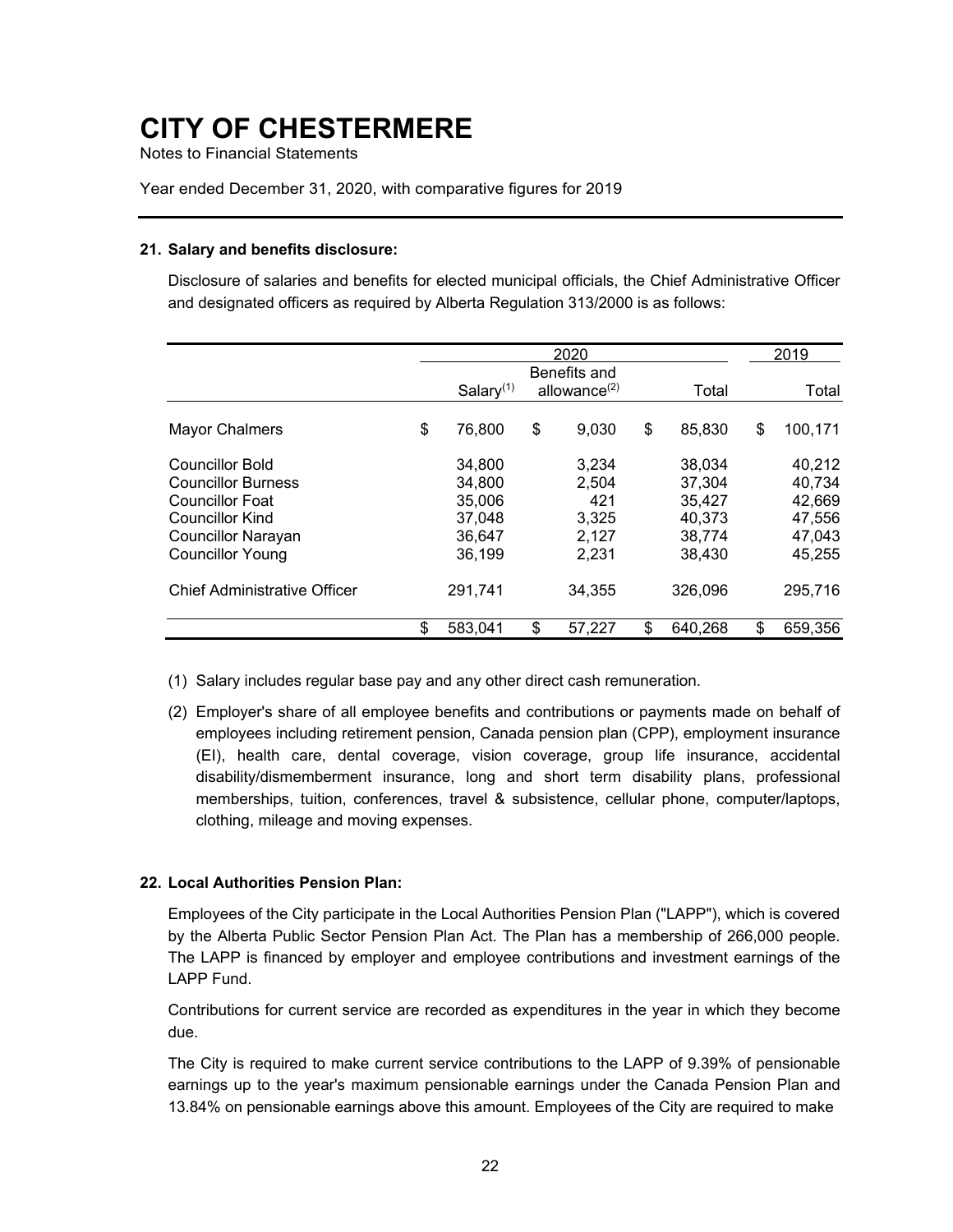Notes to Financial Statements

Year ended December 31, 2020, with comparative figures for 2019

#### **22. Local Authorities Pension Plan (continued):**

current service contributions of 8.39% of pensionable salary up to the year's maximum pensionable salary and 12.84% on pensionable salary above this amount.

Total current service contributions by the City to the LAPP in 2020 were \$1,141,648 (2019 – \$976,227). Total current service contributions by the employees of the City to the LAPP in 2020 were \$1,033,557 (2019 – \$883,723).

At December 31, 2019, the LAPP disclosed an actuarial surplus of \$7.91 million.

### **23. Commitments:**

During 2005, the existing Storm Water Discharge Agreement, Lake Management Agreement, and Western Irrigation District Offsite Levies Agreement, were replaced with the Use of Works Agreement between the City and Western Irrigation District. Under this agreement, which is to be managed on a permanent and cooperative basis, the City must remit to the Western Irrigation District annual payments on or before August 1 of each year in perpetuity. These payments are expected to remain consistent subject only to changes based on the Consumer Price Index realized in each respective year, and the payment in 2021 is expected to be \$208,377 (2020 payment was \$207,293).

The City has operating leases for vehicles. The leases require monthly payments and expire by February 2024.

Future minimum operating lease payments as at December 31, 2020, are as follows:

| 2021<br>2022<br>2023<br>2024 | \$<br>85,956<br>50,016<br>38,237<br>5,993 |
|------------------------------|-------------------------------------------|
|                              |                                           |
|                              | \$<br>180,202                             |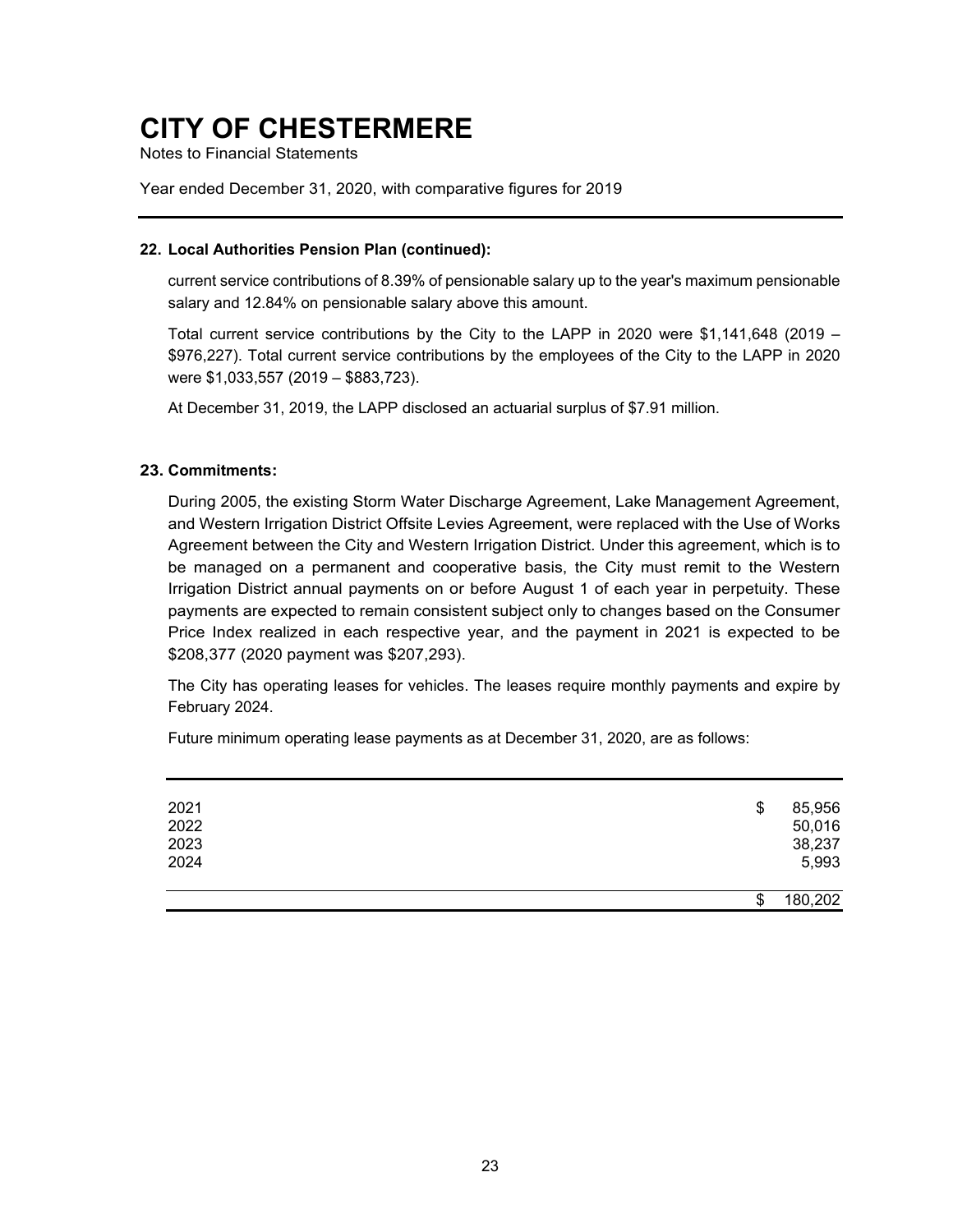Notes to Financial Statements

Year ended December 31, 2020, with comparative figures for 2019

#### **24. Contingencies:**

The City of Chestermere is a member of the Alberta Municipal Insurance Exchange ("MUNIX"). Under the terms of membership, the City could become liable for its proportionate share of any claim losses in excess of the funds held by the exchange. Any liability incurred would be accounted for as a current transaction in the year the losses are determined.

The City has been named as a defendant in a claim by several City residents regarding West Chestermere Drive curbs and sidewalk issues. At present, the outcome is not determinable. The amount of any future settlement would be accounted for as a current transaction in the year of settlement.

### **25. Subsidiary operations:**

1538974 AB Ltd. (formerly Chestermere Utilities Incorporated) was established in 2011 by the City to provide water, wastewater, stormwater, garbage collection and recycling services to the City. 1538974 AB Ltd. is a wholly owned subsidiary of the City. Under IFRS 15, Revenue from contracts with customers, contributions relating to tangible capital assets will be recognized in the financial statements of 1538974 AB Ltd. as revenue over the useful lives of those assets.

The following is condensed financial information for 1538974 AB Ltd. for the year ended December 31, 2020:

|                                  | 2020              | 2019            |
|----------------------------------|-------------------|-----------------|
| <b>Financial position:</b>       |                   |                 |
| Current assets                   | \$<br>3,904,620   | 3,202,344<br>\$ |
| Finance lease receivable         | 475,262           | 389,289         |
| Lease right of use assets        | 287,543           | 455,119         |
| Property and equipment           | 110,667,647       | 106,461,909     |
| Intangible assets                | 4,547,315         | 4,802,493       |
|                                  | 119,882,387       | 115,311,154     |
| <b>Current liabilities</b>       | 3,773,474         | 4,156,451       |
| Lease liabilities                | 419,774           | 461,320         |
| Derivative financial instruments | 1,371,271         | 311,163         |
| Deferred revenue                 | 15,008,316        | 7,907,010       |
| Long-term debt                   | 31,127,461        | 31,829,037      |
|                                  | 51,700,296        | 44,664,981      |
| Shareholder's equity             | 68,182,091<br>\$. | \$70,646,173    |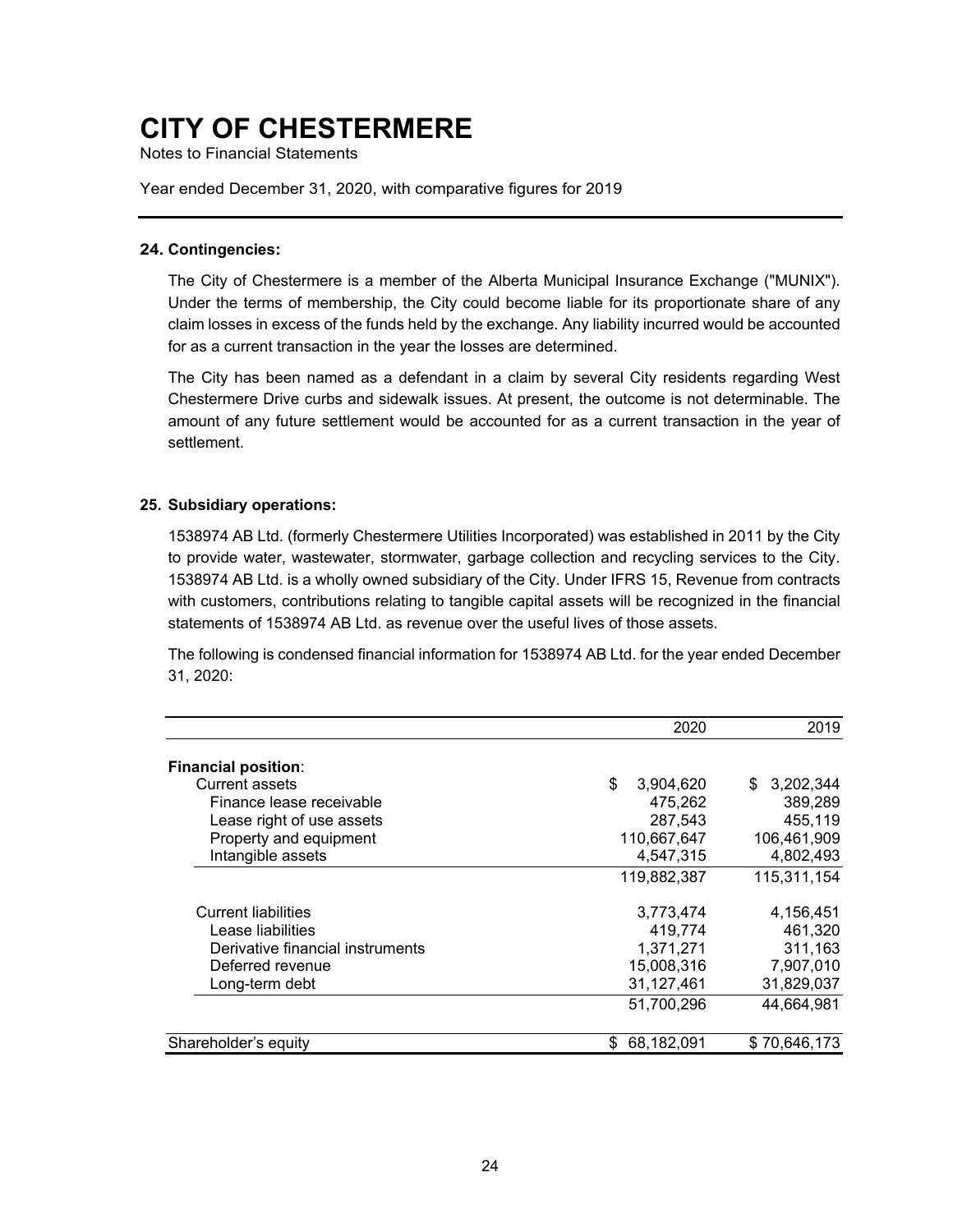Notes to Financial Statements

Year ended December 31, 2020, with comparative figures for 2019

### **25. Subsidiary operations (continued):**

| 2020           | 2019                                                     |
|----------------|----------------------------------------------------------|
|                |                                                          |
|                | 13,040,341<br>S.                                         |
|                | (3,491,906)                                              |
|                | (1, 286, 537)                                            |
| (10, 963, 169) | (10, 316, 095)                                           |
| (1,060,108)    | (452, 183)                                               |
|                | (2,506,380)<br>\$                                        |
|                | \$13,813,596<br>(3,401,256)<br>(853, 145)<br>(2,464,082) |

#### **26. Related party transactions:**

The following summarizes the related party transactions between the City and 1538974 AB Ltd. All transactions and balances are in the normal course of business and are measured at the exchange amount, which is the amount of consideration established and agreed by the related parties.

|                                                          | 2020        | 2019         |
|----------------------------------------------------------|-------------|--------------|
|                                                          |             |              |
| Statement of Financial Position:                         |             |              |
| Due to 1538974 Alberta Limited                           | \$7,245,779 | 853,100<br>S |
| Contribution of tangible capital assets                  | 6,426,881   | 3,923,151    |
| Agreements receivable                                    | 2,404,153   | 2,522,371    |
| <b>Statement of Operations:</b>                          |             |              |
| Sales of goods and user charges - sub-contract fees      | \$2,626,620 | \$1,176,243  |
| Contracted and general services - utilities expense      | 233,192     | 168,605      |
| Sales of goods and user charges – office space rental    |             |              |
| revenue                                                  | 50,400      | 48,000       |
| Sales of goods and user charges – general administrative | 150         | 1.181.596    |

The summary of specific transactions with 1538974 AB Ltd. is not intended to be representative of all transactions undertaken, but is intended to identify only specific transactions that management has identified to the users of these financial statements.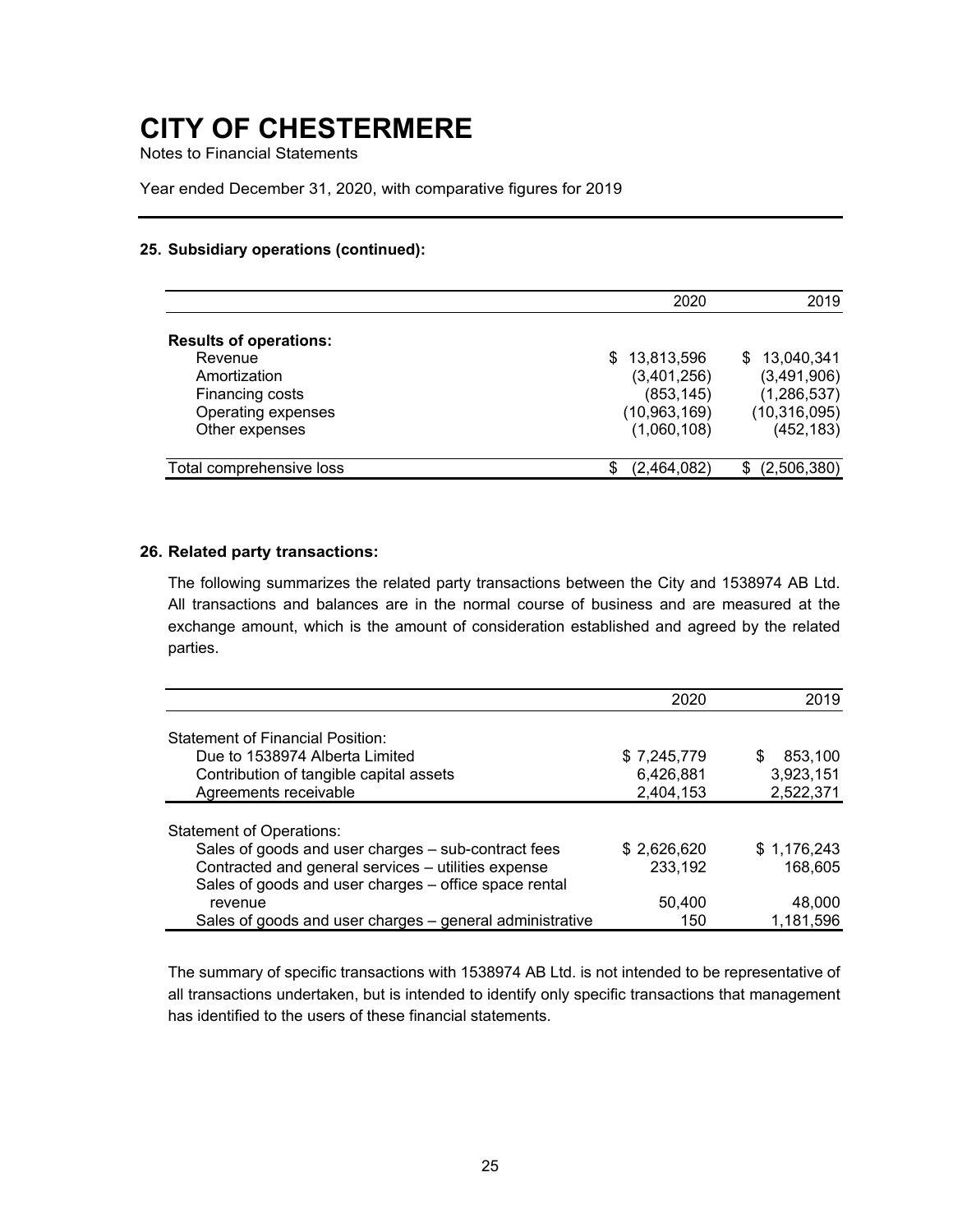Notes to Financial Statements

Year ended December 31, 2020, with comparative figures for 2019

#### **27. Budget data:**

The 2020 operating and capital budgets for the City were approved by Council on December 3, 2019 and have been reported in the consolidated financial statements for information purposes only. These budgeted amounts have not been audited, reviewed, or otherwise verified.

The approved budget contained restricted surplus transfers, capital additions and principal payments on debt as expenditures. Since these items are not included in the amounts reported in the consolidated financial statements, they have been excluded from the budget amounts presented in these financial statements.

A reconciliation of the approved budget to the balanced budget as per legislation is as follows:

|                                                      | <b>Budget</b> | Actual           |
|------------------------------------------------------|---------------|------------------|
| Annual surplus                                       | \$<br>33.045  | \$ (7,070,088)   |
| Less:                                                |               |                  |
| Capital expenditures                                 | (13,709,500)  | (1,684,741)      |
| Long-term debt repayments                            | (986,006)     | (4,531,370)      |
| Transfers to restricted surplus                      | (2,704,092)   | (3,362,237)      |
| Contributed tangible capital assets                  |               | (1,787,780)      |
| Add:                                                 |               |                  |
| Amortization                                         | 8,266,412     | 8,299,820        |
| Long-term debt proceeds                              | 6,652,200     |                  |
| Third party contributions to capital                 |               |                  |
| Transfers from restricted surplus                    | 2,447,941     | 1,926,119        |
| Contributed tangible capital assets to related party |               | 6,426,881        |
| Balanced budget / excess of revenue over expenses    | \$            | (1,783,396)<br>S |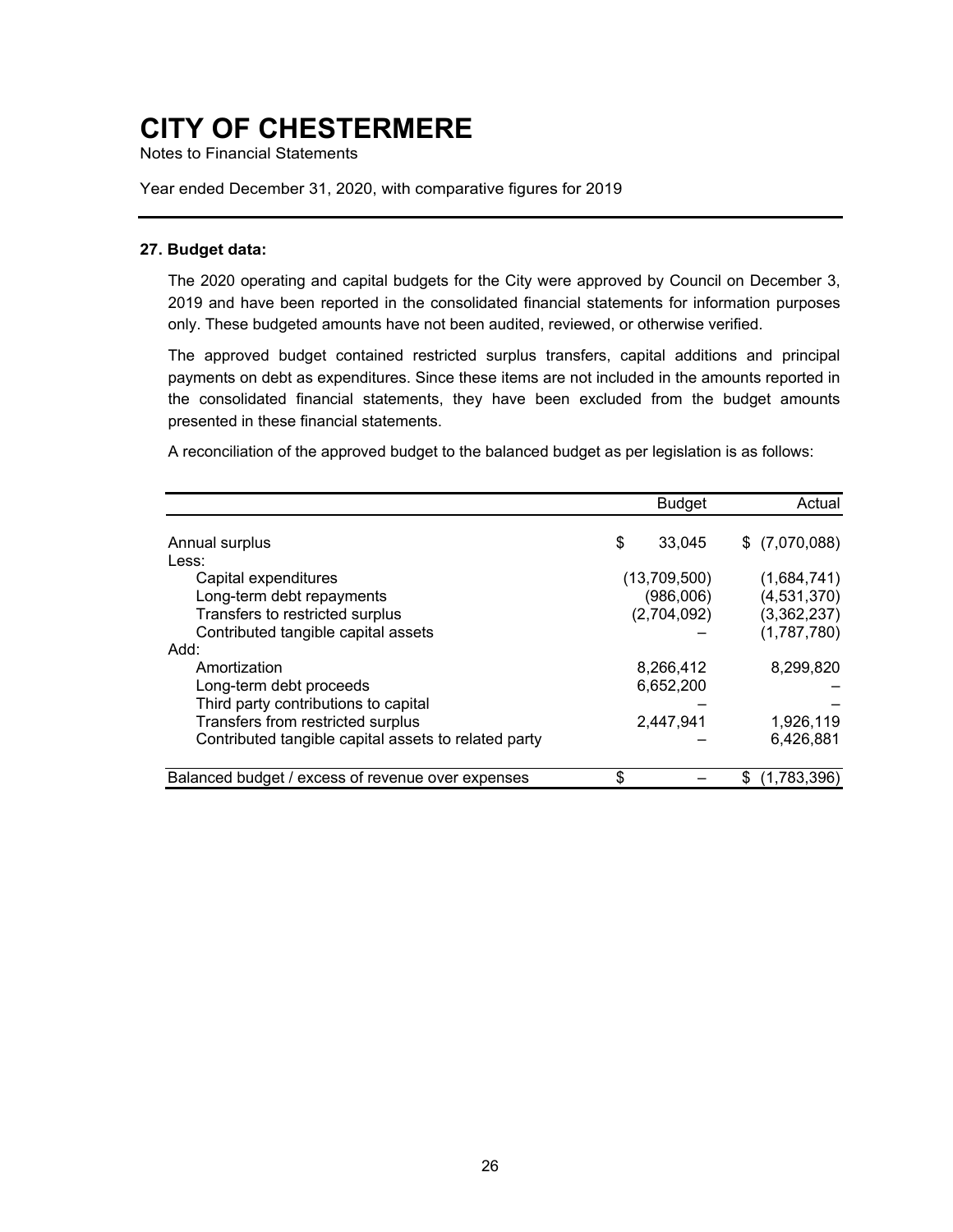Notes to Financial Statements

Year ended December 31, 2020, with comparative figures for 2019

### **28. Financial instruments:**

The City's financial instruments consist of cash, taxes and grants in place of taxes receivable, trade accounts receivable, property tax under-levy, agreements receivable, investments, investments in government business enterprise, accounts payable and accrued liabilities, due to 1538974 AB Ltd., deposit liabilities, obligations under capital lease and long-term debt. Unless otherwise noted, the fair values of these financial instruments approximate their carrying values. It is management's opinion that the City is not exposed to significant liquidity or currency risks arising from its financial interested.

(a) Interest rate risk:

Interest rate risk arises from the possibility that the value of, or cash flows related to, a financial instrument will fluctuate as a result of changes in market interest rates. The City is exposed to financial risk from interest rate differentials between market interest rates and the rates used on their financial instruments. The City's long-term bank debt (note 11) bears interest at variable rates.

(b) Credit risk:

The City of Chestermere is subject to credit risk with respect to taxes receivables and trade and other receivables. Credit risk arises from the possibility that taxpayers and entities to which the City of Chestermere provides services may experience financial difficulty and be unable to fulfill their obligations. The large number and diversity of taxpayers and customers minimizes the credit risk.

The City's exposure to credit risk on its cash and investments is mitigated as these assets are held with creditable financial institutions.

There has been no change to the City's risk exposures from 2019, except those relating to the COVID-19 pandemic as discussed in note 1(c).

### **29. Comparative figures:**

Some of the comparative figures have been reclassified to conform to current year's presentation.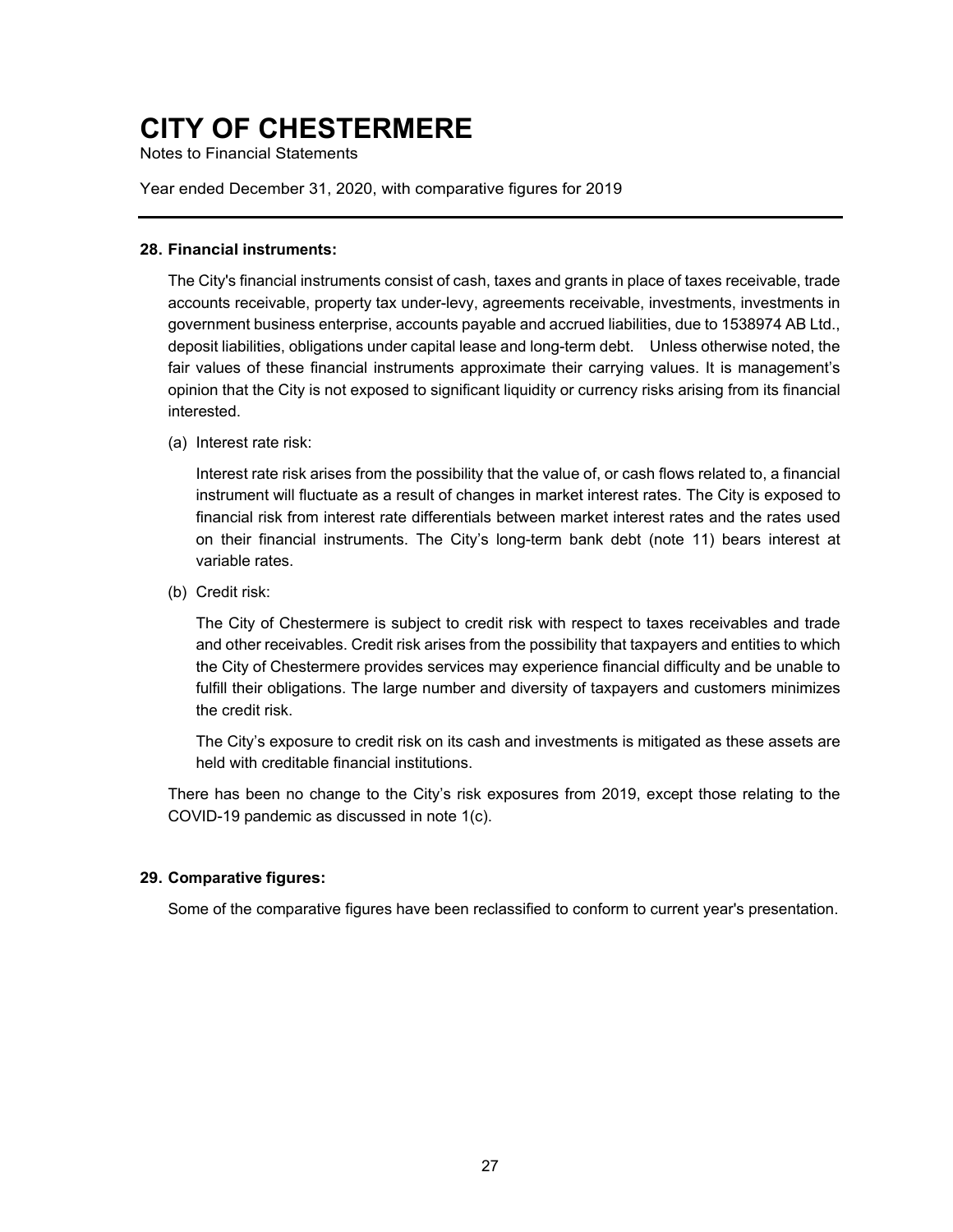Changes in Accumulated Surplus **Schedule 1** and the set of the set of the set of the set of the set of the set of the set of the set of the set of the set of the set of the set of the set of the set of the set of the set o

Year ended December 31, 2020, with comparative figures for 2019

|                                                                   |                  |     |            |   | Equity in<br>tangible |                   |               |
|-------------------------------------------------------------------|------------------|-----|------------|---|-----------------------|-------------------|---------------|
|                                                                   | Unrestricted     |     | Restricted |   | capital               |                   |               |
|                                                                   | surplus          |     | surplus    |   | assets                | 2020              | 2019          |
| Balance, beginning of year                                        | \$<br>70,444,191 | \$. | 20,367,550 |   | \$111,615,520         | \$202,427,261     | \$198,432,400 |
| Excess of revenue over expenses                                   | (7,070,088)      |     |            |   |                       | (7,070,088)       | 3,994,861     |
| Unrestricted funds designated for future use                      | (2, 245, 820)    |     | 2,245,820  |   |                       |                   |               |
| Current year funds used for tangible capital assets               | (875, 040)       |     | (809, 701) |   | 1,684,741             |                   |               |
| Contributed tangible capital assets                               | (1,787,780)      |     |            |   | 1,787,780             |                   |               |
| Disposal of tangible capital assets                               | 75,800           |     |            |   | (75,800)              |                   |               |
| Annual amortization expense                                       | 8,299,820        |     |            |   | (8, 299, 820)         |                   |               |
| Capital long-term debt issued                                     |                  |     |            |   |                       |                   |               |
| Capital lease long term debt acquired                             |                  |     |            |   |                       |                   |               |
| Capital long-term debt repaid                                     | (3,428,230)      |     |            |   | 3,428,230             |                   |               |
| Capital lease obligation repaid                                   | (129, 810)       |     |            |   | 129,810               |                   |               |
| Contribution of tangible capital asset to related party (note 26) | 6,426,881        |     |            |   | (6,426,881)           |                   |               |
| Adjustment to restricted surplus                                  |                  |     |            |   |                       |                   |               |
| Change in accumulated surplus                                     | (734, 267)       |     | 1,436,119  |   | (7, 771, 940)         | (7,070,088)       | 3,994,861     |
| Balance, end of year                                              | 69,709,924       | S.  | 21,803,669 | S | 103,843,580           | 195,357,173<br>S. | \$202,427,261 |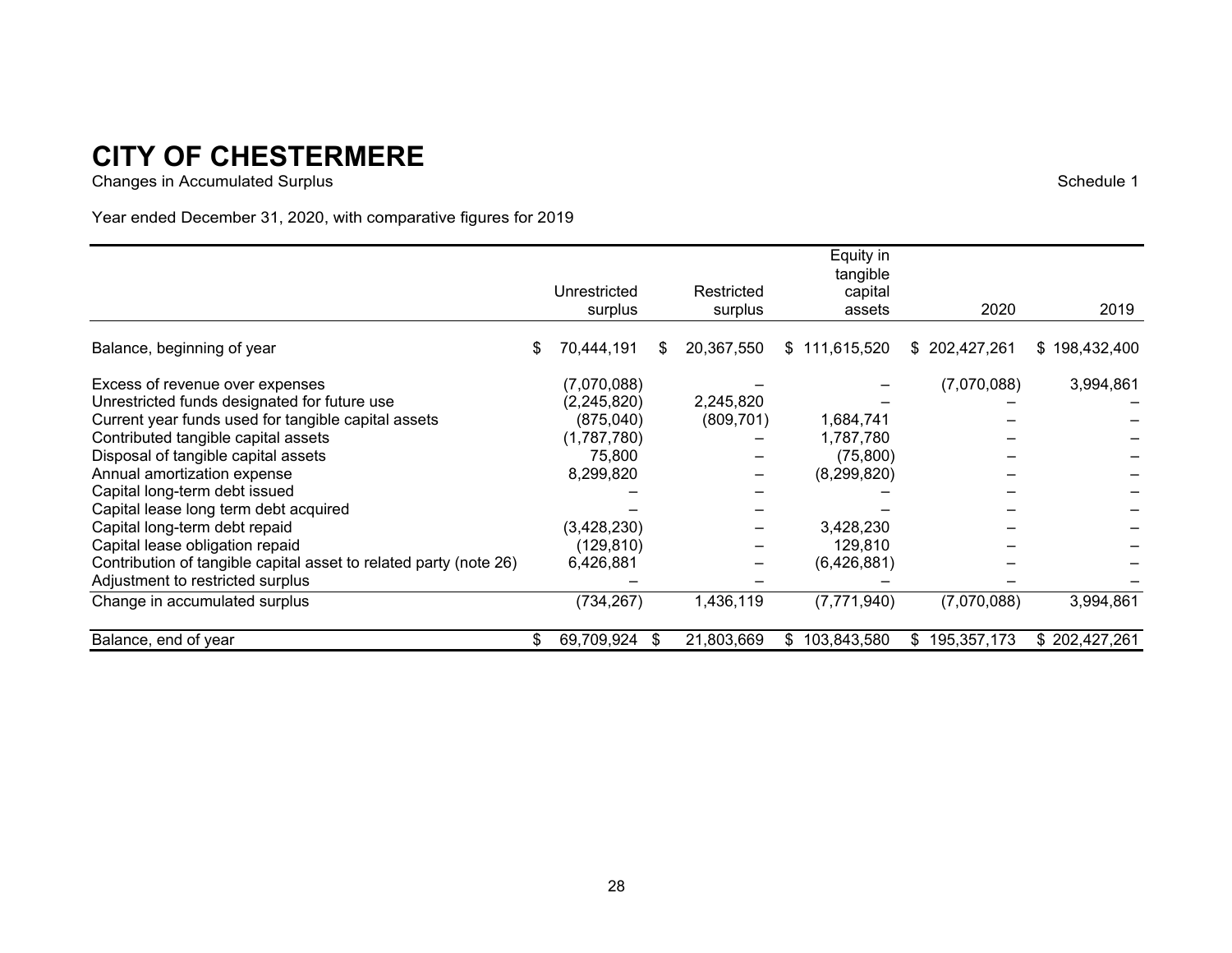Tangible Capital Assets **Schedule 2** and the Capital Assets Schedule 2

Year ended December 31, 2020, with comparative figures for 2019

|                                                   |                              |              |                  |               | Machinery       |                 |               |               |
|---------------------------------------------------|------------------------------|--------------|------------------|---------------|-----------------|-----------------|---------------|---------------|
|                                                   |                              | Land         |                  | Engineered    | and             | Vehicle         |               |               |
|                                                   | Land                         | improvements | <b>Buildings</b> | structures    | equipment       | equipment       | 2020          | 2019          |
| Cost:                                             |                              |              |                  |               |                 |                 |               |               |
| Balance, beginning of year                        | \$23,872,049                 | \$14,302,350 | \$25,093,308     | \$106,760,254 | \$12,447,404    | \$<br>7,183,415 | \$189,658,780 | \$176,866,935 |
| Acquisition of tangible capital assets            | 1,787,780                    | 68,322       | 146,660          | 251,290       | 505,324         | 506,660         | 3,266,036     | 3,783,480     |
| Construction in progress                          |                              | 24,132       | 116,068          |               | 38,205          | 28,080          | 206.485       | 10,597,465    |
| Disposal of tangible capital assets               |                              | (12,000)     | (6,738)          |               | (85, 184)       | (357, 798)      | (461, 720)    |               |
| Contribution of tangible capital assets           |                              |              |                  |               |                 |                 |               |               |
| to related party (note 26)                        |                              |              |                  | (6,426,881)   |                 |                 | (6,426,881)   | (1,589,100)   |
| Balance, end of year                              | 25,659,829                   | 14,382,804   | 25,349,298       | 100,584,663   | 12,905,749      | 7,360,357       | 186,242,700   | 189,658,780   |
| Accumulated amortization:                         |                              |              |                  |               |                 |                 |               |               |
| Balance, beginning of year                        |                              | 3,657,160    | 4,958,361        | 49,871,956    | 6,353,748       | 4,032,995       | 68,874,220    | 61,771,381    |
| Amortization of tangible capital assets           |                              | 659,983      | 546,024          | 5,669,472     | 974,577         | 449,764         | 8,299,820     | 7,102,839     |
| Accumulated amortization on disposals             |                              | (1,200)      | (6, 738)         |               | (85, 184)       | (292,798)       | (385, 920)    |               |
| Balance, end of year                              | $\qquad \qquad \blacksquare$ | 4,315,943    | 5,497,647        | 55,541,428    | 7,243,141       | 4,189,961       | 76,788,120    | 68,874,220    |
| Net book value of tangible                        |                              |              |                  |               |                 |                 |               |               |
| capital assets                                    | \$25,659,829                 | \$10.066.861 | \$19.851.651     | \$45,043,235  | \$<br>5.662.608 | \$<br>3.170.396 | \$109,454,580 | \$120.784.560 |
|                                                   |                              |              |                  |               |                 |                 |               |               |
| 2019 Net book value of tangible<br>capital assets | \$23,872,050                 | \$10,645,190 | \$20,134,947     | \$56,888,299  | 6,093,655<br>\$ | \$<br>3,150,419 | \$.           | \$120,784,560 |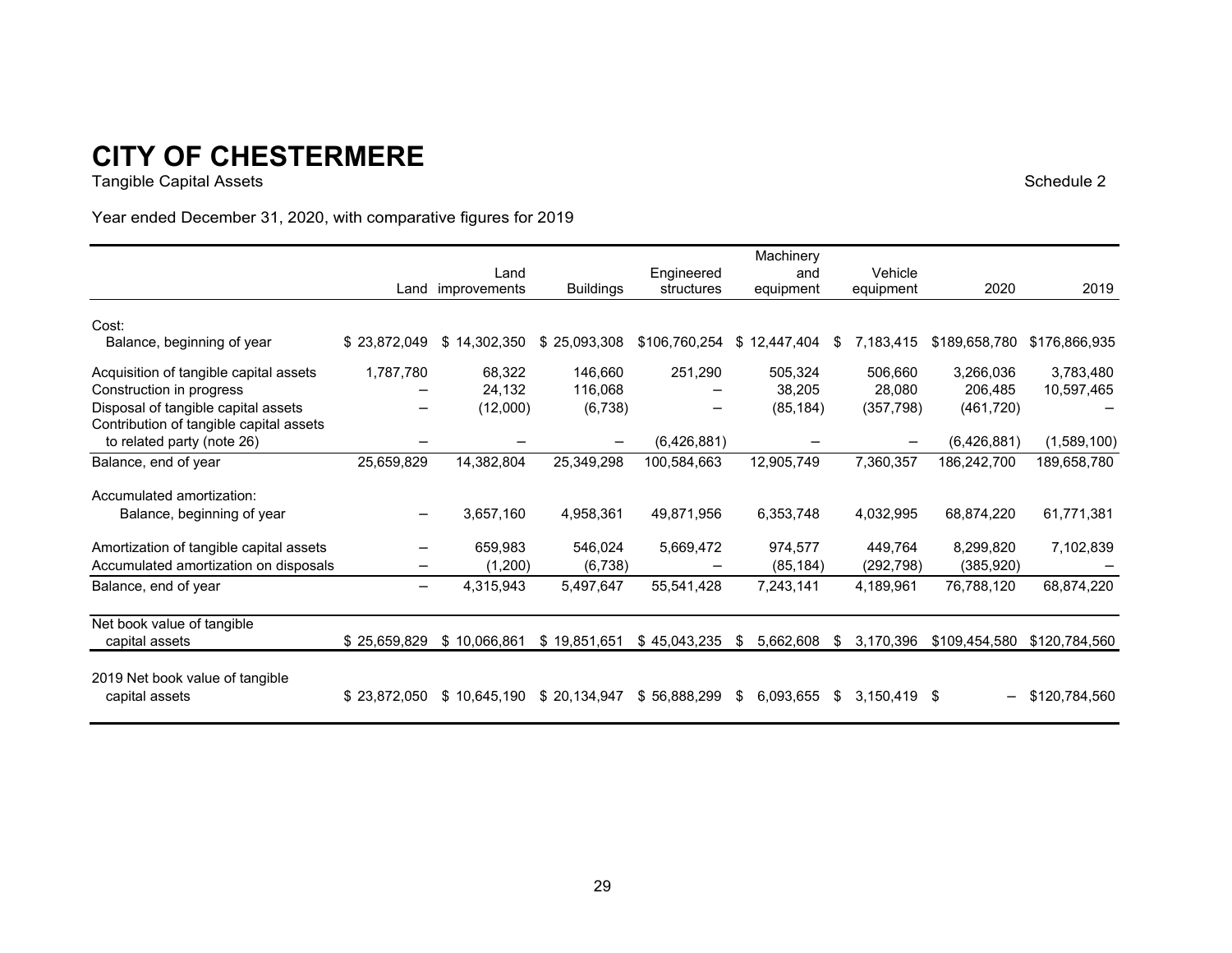Segmented Disclosure Schedule 3a

Year ended December 31, 2020

|                                             |                  |                | Roads,                          |               | Parks,                            |                 |             |                 |
|---------------------------------------------|------------------|----------------|---------------------------------|---------------|-----------------------------------|-----------------|-------------|-----------------|
|                                             |                  |                | streets,                        |               | recreation and                    | Family and      |             |                 |
|                                             | General          | Protective     | walks and                       | Planning and  | environmental                     | community       | Subsidiary  |                 |
|                                             | government       | services       | lighting                        | development   | services                          | support         | operations  | Total           |
| Revenue:                                    |                  |                |                                 |               |                                   |                 |             |                 |
| Net municipal property taxes                | $$19,548,781$ \$ |                | \$                              | \$            | S                                 | \$              | \$          | \$19,548,781    |
| User fees and sales of goods                | 2,592,598        | 1,049,911      | 59,542                          | 2,169,123     | 1,553,736                         | 50,805          |             | 7,475,715       |
| Government transfers for operating          | 1,085,321        | 591,049        | 154,178                         |               | 46,380                            | 946,794         |             | 2,823,722       |
| Investment income                           | 829,435          |                |                                 |               |                                   |                 |             | 829,435         |
| Other revenues                              | 248,824          |                |                                 |               |                                   |                 |             | 248,824         |
|                                             | 24,304,959       | 1,640,960      | 213,720                         | 2,169,123     | 1,600,116                         | 997,599         | $\equiv$    | 30,926,477      |
| Expenses:                                   |                  |                |                                 |               |                                   |                 |             |                 |
| Salaries, wages and benefits                | 3,379,418        | 3,813,140      | 1,763,965                       | 2,830,869     | 2,529,328                         | 1,011,006       |             | 15,327,726      |
| Amortization of tangible capital assets     | 512,905          | 459,756        | 6,247,793                       |               | 1,076,885                         | 2,481           |             | 8,299,820       |
| Contracted and general services             | 2,033,770        | 277,077        | 398,531                         | 437,646       | 685,239                           | 260,308         |             | 4,092,571       |
| Purchases from other governments            |                  | 3,080,627      |                                 |               |                                   |                 |             | 3,080,627       |
| Goods and supplies                          | 153,910          | 331,716        | 1,041,340                       | 15,999        | 533,714                           | 19,237          |             | 2,095,916       |
| Transfers to individuals and                |                  |                |                                 |               |                                   |                 |             |                 |
| organizations                               | 1,000            |                |                                 |               | 550,088                           | 334,681         |             | 885,769         |
| Interest on long-term debt                  | 73,616           | 73,505         | 35,547                          |               | 9,746                             |                 |             | 192,414         |
| Bank charges and short-term                 |                  |                |                                 |               |                                   |                 |             |                 |
| interest                                    | 28,147           |                |                                 |               |                                   |                 |             | 28,147          |
| (Gain) loss on disposal of tangible capital |                  |                |                                 |               |                                   |                 |             |                 |
| assets                                      |                  | (12,600)       | 21,520                          |               | (11,996)                          |                 |             | (3,076)         |
|                                             | 6,182,766        | 8,023,221      | 9,508,696                       | 3,284,514     | 5,373,004                         | 1,627,713       | $\equiv$    | 33,999,914      |
| Operating annual surplus (deficit)          | 18,122,193       | (6,382,261)    | (9,294,976)                     | (1, 115, 391) | (3,772,888)                       | (630, 114)      |             | (3,073,437)     |
| Government transfer for capital             | 18,422           | 131,604        | 677,812                         |               | 511,928                           |                 |             | 1,339,766       |
| Development levies                          |                  |                | 1,766,766                       |               |                                   |                 |             | 1,766,766       |
| Contributed tangible capital assets         |                  |                | 7,500                           |               | 1,780,280                         |                 |             | 1,787,780       |
| Contribution of tangible capital assets     |                  |                |                                 |               |                                   |                 |             |                 |
| to related party                            |                  |                |                                 |               | (6,426,881)                       |                 |             | (6,426,881)     |
| Subsidiary operations                       |                  |                |                                 |               |                                   |                 | (2,464,082) | (2,464,082)     |
| Annual surplus (deficit)                    | \$18,140,615     | \$ (6,250,657) | $$$ (6,842,898) $$$ (1,115,391) |               | $\sqrt[6]{2}$<br>$(7,907,561)$ \$ | $(630, 114)$ \$ | (2,464,082) | $$$ (7,070,088) |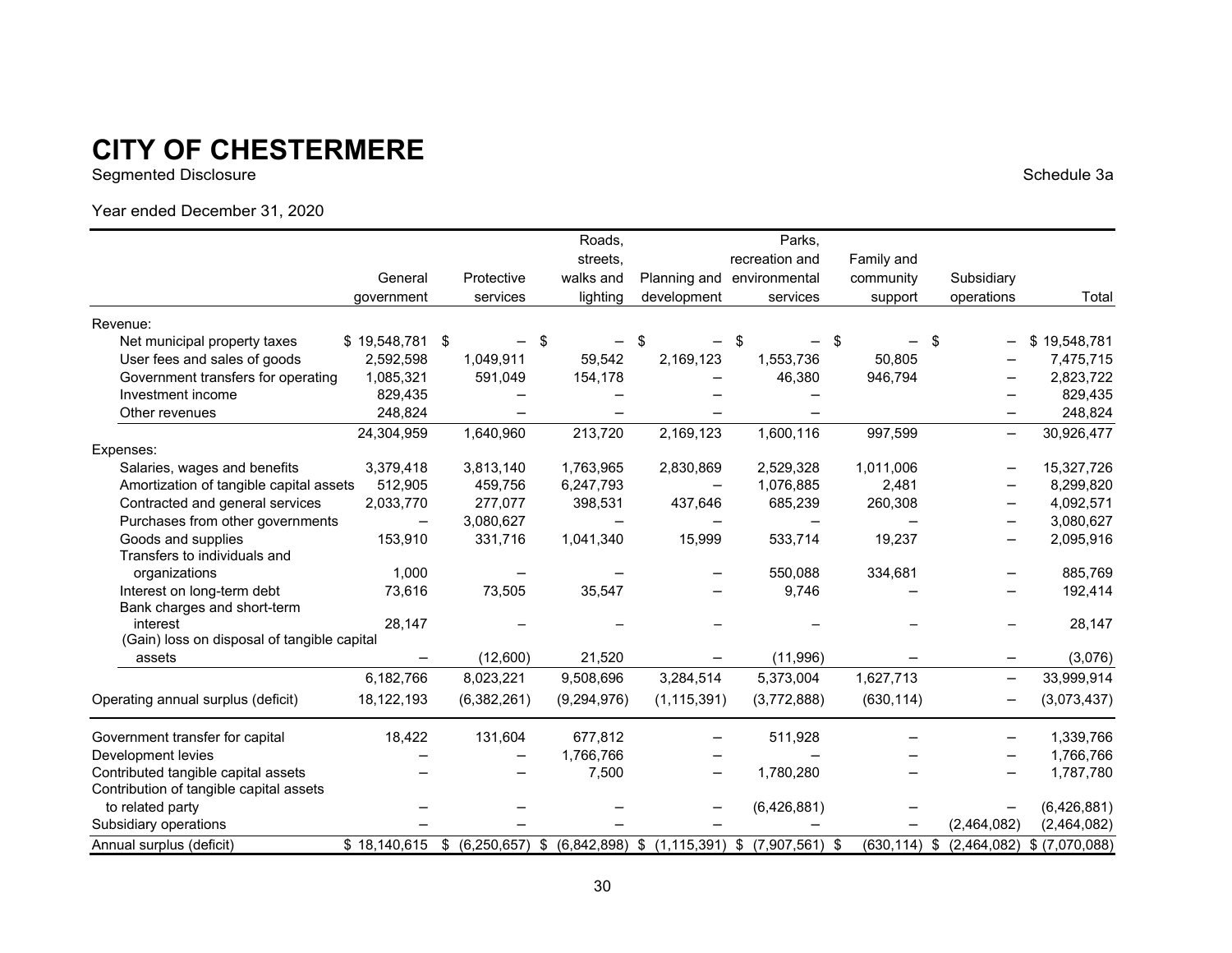Segmented Disclosure Schedule 3b

Year ended December 31, 2019

|                                                          |                  |               |                  | Roads,      |              | Parks,                          |    |            |                   |                 |
|----------------------------------------------------------|------------------|---------------|------------------|-------------|--------------|---------------------------------|----|------------|-------------------|-----------------|
|                                                          |                  |               |                  | streets,    |              | recreation and                  |    | Family and |                   |                 |
|                                                          | General          |               | Protective       | walks and   | Planning and | environmental                   |    | community  | Subsidiary        |                 |
|                                                          | government       |               | services         | lighting    | development  | services                        |    | Support    | Operations        | Total           |
| Revenue:                                                 |                  |               |                  |             |              |                                 |    |            |                   |                 |
| Net municipal property taxes                             | $$19,679,142$ \$ |               | $-$              | \$          | \$           | \$                              | S  |            | \$                | 19,679,142      |
| User fees and sales of goods                             | 1,991,687        |               | 1,824,099        | 175,087     | 1,853,369    | 593,891                         |    | 133,372    |                   | 6,571,505       |
| Government transfers for operating                       | 197,582          |               | 592,845          |             |              | 14,857                          |    | 1,048,930  |                   | 1,854,214       |
| Investment income                                        | 934,088          |               |                  |             |              |                                 |    |            |                   | 934,088         |
| Other revenues                                           | 323,516          |               |                  |             |              |                                 |    |            |                   | 323,516         |
|                                                          | 23,126,015       |               | 2,416,944        | 175,087     | 1,853,369    | 608,748                         |    | 1,182,302  | $-$               | 29,362,465      |
| Expenses:                                                |                  |               |                  |             |              |                                 |    |            |                   |                 |
| Salaries, wages and benefits<br>Amortization of tangible | 3,027,994        |               | 3,493,478        | 2,084,773   | 2,162,169    | 2,187,535                       |    | 1,417,789  |                   | 14,373,738      |
| capital assets                                           | 493,886          |               | 510,398          | 5,156,711   |              | 939,363                         |    | 2,481      |                   | 7,102,839       |
| Contracted and general services                          | 1,745,751        |               | 251,173          | 655,858     | 772,539      | 676,497                         |    | 339,440    |                   | 4,441,258       |
| Purchases from other governments                         | 265,795          |               | 3,616,102        |             | 31,600       |                                 |    |            |                   | 3,913,497       |
| Goods and supplies                                       | 188,001          |               | 174,418          | 874,475     | 148,674      | 368,414                         |    | 39,840     |                   | 1,793,822       |
| Transfers to individuals and                             |                  |               |                  |             |              |                                 |    |            |                   |                 |
| organizations                                            | 1,200            |               |                  |             |              | 691,594                         |    | 175,451    |                   | 868,245         |
| Interest on long-term debt                               | 87,801           |               | 93,350           | 24,912      |              | 23,410                          |    |            |                   | 229,473         |
| Bank charges and short-term interest                     | 22,842           |               |                  |             |              |                                 |    |            |                   | 22,842          |
| Gain on disposal of tangible capital                     |                  |               |                  |             |              |                                 |    |            |                   |                 |
| assets                                                   |                  |               |                  |             |              |                                 |    |            |                   |                 |
|                                                          | 5,833,270        |               | 8,138,919        | 8,796,729   | 3,114,982    | 4,886,813                       |    | 1,975,001  |                   | 32,745,714      |
| Operating annual surplus (deficit)                       | 17,292,745       |               | (5,721,975)      | (8,621,642) | (1,261,613)  | (4,278,065)                     |    | (792, 699) |                   | (3,383,249)     |
| Government transfer for capital                          | 405,925          |               | 165,266          | 4,514,687   |              | 785,363                         |    |            |                   | 5,871,241       |
| Development levies                                       |                  |               |                  | 4,715,142   |              |                                 |    |            |                   | 4,715,142       |
| Contributed tangible capital assets                      |                  |               |                  | 542,520     |              | 344,687                         |    |            |                   | 887,207         |
| Contribution of tangible capital assets                  |                  |               |                  |             |              |                                 |    |            |                   |                 |
| to related party                                         |                  |               |                  |             |              | (1,589,100)                     |    |            |                   | (1,589,100)     |
| Subsidiary operations                                    |                  |               |                  |             |              |                                 |    |            | (2,506,380)       | (2,506,380)     |
| Annual surplus (deficit)                                 | \$17,698,670     | $\sqrt[6]{2}$ | $(5,556,709)$ \$ | 1,150,707   |              | $$$ (1,261,613) $$$ (4,737,115) | \$ | (792, 699) | \$<br>(2,506,380) | \$<br>3,994,861 |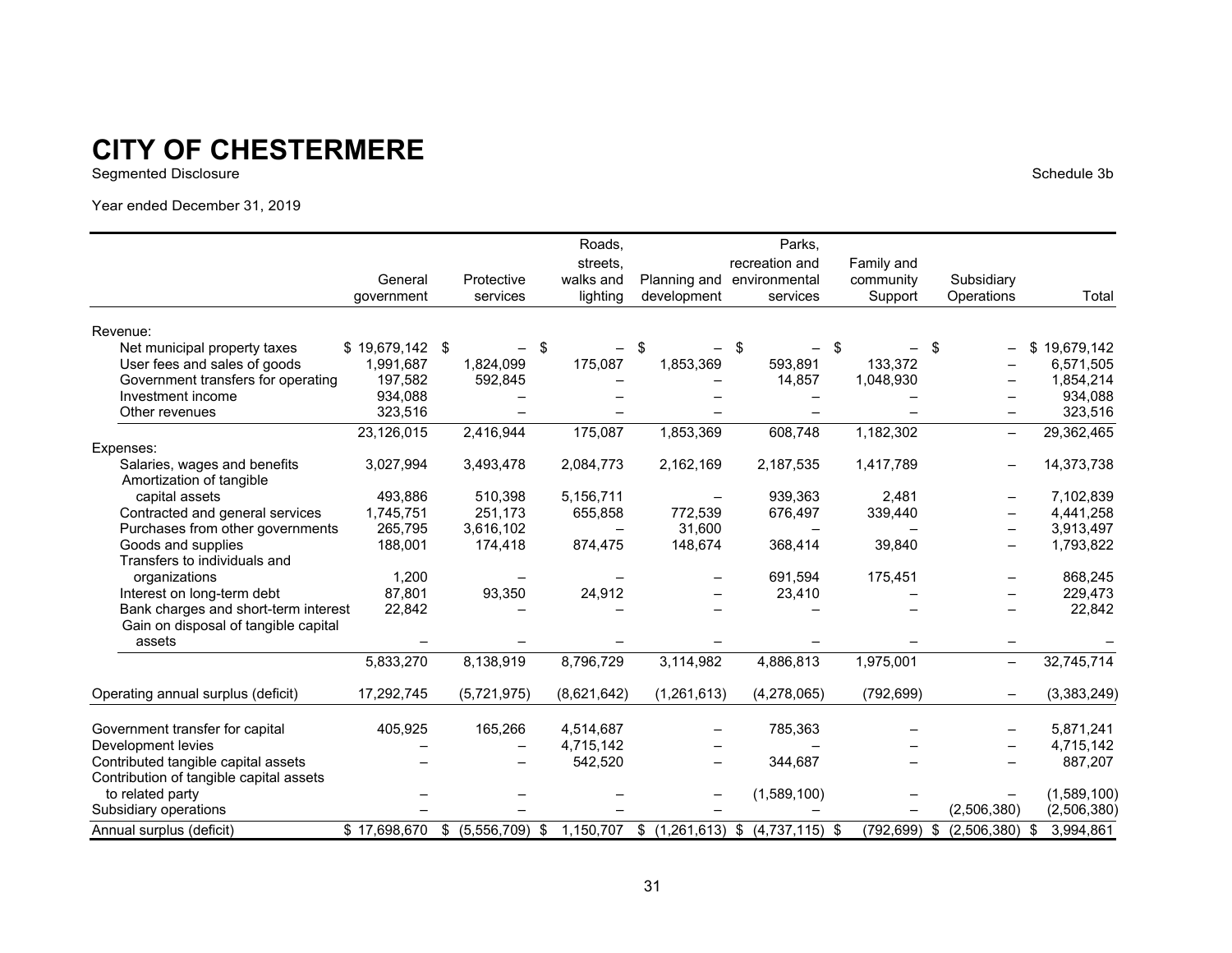Schedule of Off-site Levy Schedule 4

(unaudited)

#### Year ended December 31, 2020, with comparative figures for 2019

|                                                                                                           | 2020                 |                                       |  |                          |                                     |  |                                     | 2019 |                          |                                     |  |                          |                     |      |             |
|-----------------------------------------------------------------------------------------------------------|----------------------|---------------------------------------|--|--------------------------|-------------------------------------|--|-------------------------------------|------|--------------------------|-------------------------------------|--|--------------------------|---------------------|------|-------------|
|                                                                                                           | Recreation           | Transportation                        |  | Storm*                   | Waste Water*                        |  | Water*                              |      | Recreation               | Transportation                      |  | Storm*                   | Waste Water*        |      | Water*      |
| Opening balance                                                                                           | \$<br>1,958,989      | $(2,416,538)$ \$<br>\$                |  | 770,275                  | $$$ (31,017,926) \$                 |  | $(7, 147, 110)$ \$                  |      | $\overline{\phantom{m}}$ | 519,075 \$<br>-\$                   |  | 725,173                  | \$ (30, 248, 310)   | - \$ | (7,047,457) |
| 2017 Opening balance adjustments                                                                          |                      | 77,694                                |  |                          | (8, 555)                            |  |                                     |      | ۰                        | $\overline{a}$                      |  | (121, 911)               | 982,416             |      | 1,383       |
| Revenue:                                                                                                  |                      |                                       |  |                          |                                     |  |                                     |      |                          |                                     |  |                          |                     |      |             |
| Developers<br>Interest                                                                                    | 2,730,041<br>124,084 | 1,442,111<br>$\overline{\phantom{0}}$ |  | 280,548<br>4,944         | 476,102<br>$\overline{\phantom{0}}$ |  | 155,888<br>$\overline{\phantom{0}}$ |      | 1,885,588<br>73,401      | 733,136<br>$\overline{\phantom{m}}$ |  | 142,624<br>24,389        | 207,905<br>$\equiv$ |      | 299,903     |
|                                                                                                           | 2,854,125            | 1,442,111                             |  | 285,492                  | 476,102                             |  | 155,888                             |      | 1,958,989                | 733,136                             |  | 167,013                  | 207,905             |      | 299,903     |
| Expenses:                                                                                                 |                      |                                       |  |                          |                                     |  |                                     |      |                          |                                     |  |                          |                     |      |             |
| Interest expense                                                                                          |                      |                                       |  | $\overline{\phantom{0}}$ | 897,934                             |  | 202,317                             |      |                          |                                     |  | $\overline{\phantom{a}}$ | 1,190,862           |      | 198,986     |
| Roads:<br>Chestermere<br>Boulevard                                                                        |                      |                                       |  |                          |                                     |  |                                     |      |                          |                                     |  |                          |                     |      |             |
| ** BA 1.1 to 18.5                                                                                         |                      |                                       |  |                          |                                     |  |                                     |      |                          | 400,000                             |  |                          |                     |      |             |
| Township                                                                                                  |                      |                                       |  |                          |                                     |  |                                     |      |                          |                                     |  |                          |                     |      |             |
| Road 240                                                                                                  |                      |                                       |  |                          |                                     |  |                                     |      |                          |                                     |  |                          |                     |      |             |
| BA 1.1 to 18.5                                                                                            |                      | 208,769                               |  |                          |                                     |  |                                     |      |                          | 3,268,749                           |  |                          |                     |      |             |
| Storm:<br><b>CSMI Storm</b><br>Project Phase 0<br>BA 2.1-3.5, 5.1-6.5<br>8.1-10.5, 13.1-14.5<br>16.2-18.5 |                      |                                       |  | 161,084                  |                                     |  |                                     |      |                          |                                     |  |                          |                     |      |             |
|                                                                                                           |                      |                                       |  |                          |                                     |  |                                     |      |                          |                                     |  |                          |                     |      |             |
| Waste Water:<br><b>Great Plains</b><br><b>Sanitary Truck</b>                                              |                      |                                       |  |                          |                                     |  |                                     |      |                          |                                     |  |                          |                     |      |             |
| BA 1.1 to 18.5<br>Lift Station 13                                                                         |                      |                                       |  |                          | 63,064                              |  |                                     |      |                          |                                     |  |                          | 66,817              |      |             |
| BA 1.1 to 18.5<br>Lift Station 10 to 13 Diversion<br>& H2S System Upgrade                                 |                      |                                       |  | $\overline{\phantom{a}}$ | 327,695                             |  | $\overline{\phantom{0}}$            |      |                          |                                     |  | $\overline{\phantom{0}}$ | 471,042             |      |             |
| BA 1.1 to 18.5<br>Lift Station 14                                                                         |                      |                                       |  | $\overline{\phantom{0}}$ | 579,852                             |  |                                     |      |                          |                                     |  |                          |                     |      |             |
| BA 6.1-6.5, 8.1-10.5<br>18.1-18.5<br>Rainbow Road<br><b>Gravity Sewer</b>                                 |                      |                                       |  |                          |                                     |  |                                     |      |                          |                                     |  |                          |                     |      |             |
| Line - Phase 1<br>BA 1.1-5.5, 11.1-11.5<br>13.1-14.5, 16.1-17.5                                           |                      |                                       |  |                          | 123,991                             |  |                                     |      |                          |                                     |  |                          | 230,468             |      |             |